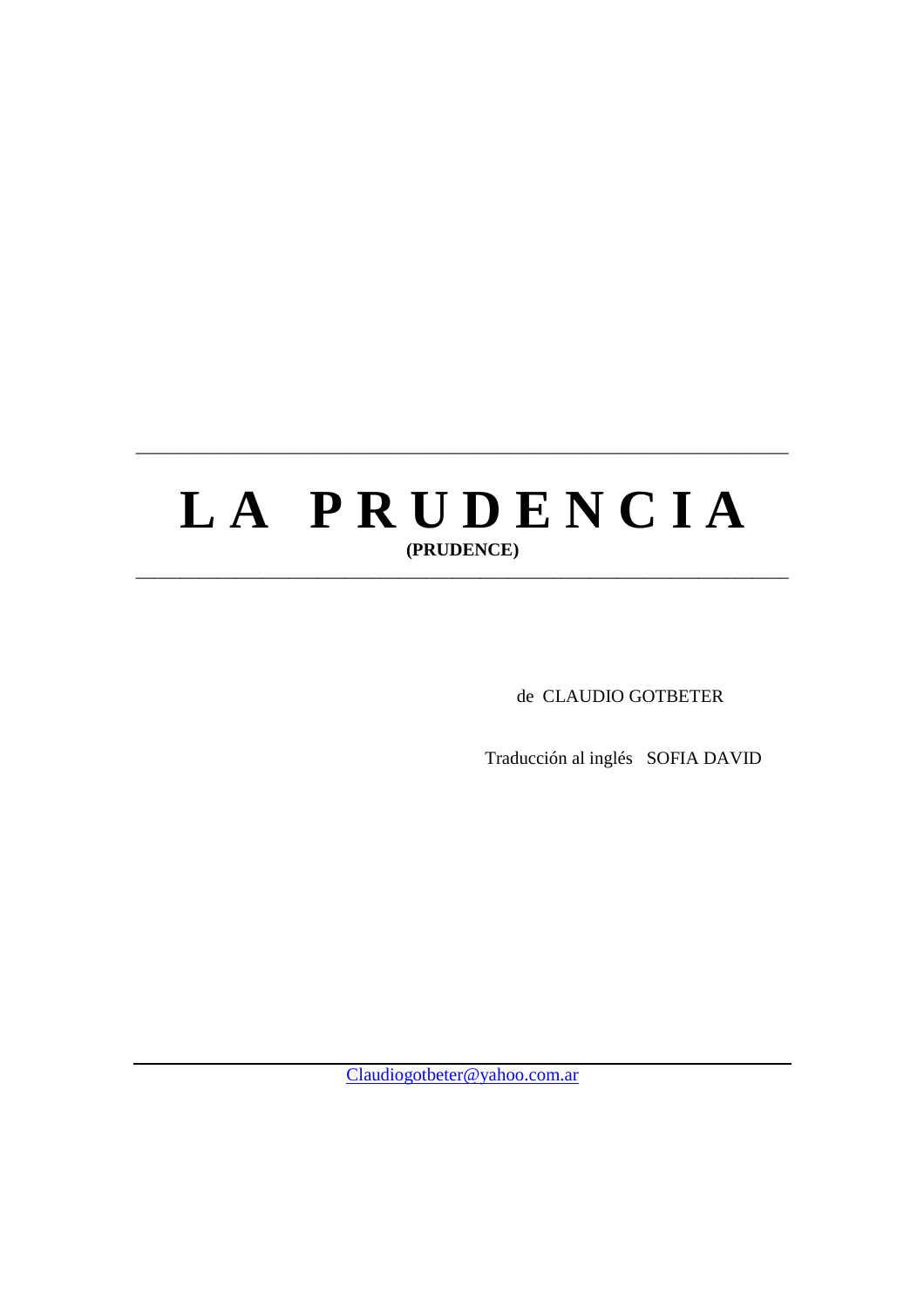# **O n l y s c e n e** \_\_\_\_\_\_\_\_\_\_\_\_\_\_\_\_\_\_\_\_\_\_\_\_\_\_\_\_\_\_\_\_\_\_\_\_\_\_\_\_\_\_\_\_\_\_\_\_\_\_\_\_\_\_\_\_\_\_\_\_\_\_\_\_\_\_\_\_\_\_\_\_

\_\_\_\_\_\_\_\_\_\_\_\_\_\_\_\_\_\_\_\_\_\_\_\_\_\_\_\_\_\_\_\_\_\_\_\_\_\_\_\_\_\_\_\_\_\_\_\_\_\_\_\_\_\_\_\_\_\_\_\_\_\_\_\_\_\_\_\_\_\_\_\_

**A small room. A door, a table, two chairs, curtains through which one goes toward the kitchen. An accordion melody is heard. The lights go up. Margarita is sitting at the table. Trinidad, between two cups and a bottle from the kitchen, leaves them on the table and sits down. A long silence. The music stops.**

TRINIDAD.- **(Sigh. Margarita likewise. Suddenly they lift up their glasses)** To your health, Margarita!

MARGARITA.- To your health, Trinidad! **(They drink)**

TRINIDAD.- **(Silence)** …new year, new life

MARGARITA.- So they say.

TRINIDAD.- May this year be better than the last.

MARGARITA.- That's what I wish every year.

TRINIDAD.- So do I. The truth is, I'd give anything to go back to the safety of childhood.

MARGARITA.- Anything would not be enough.

TRINIDAD.- How nice it would be to go back in time, wouldn't it?

MARGARITA.- Nice? It would be marvelous!

TRINIDAD.- Yes, to your health Margarita!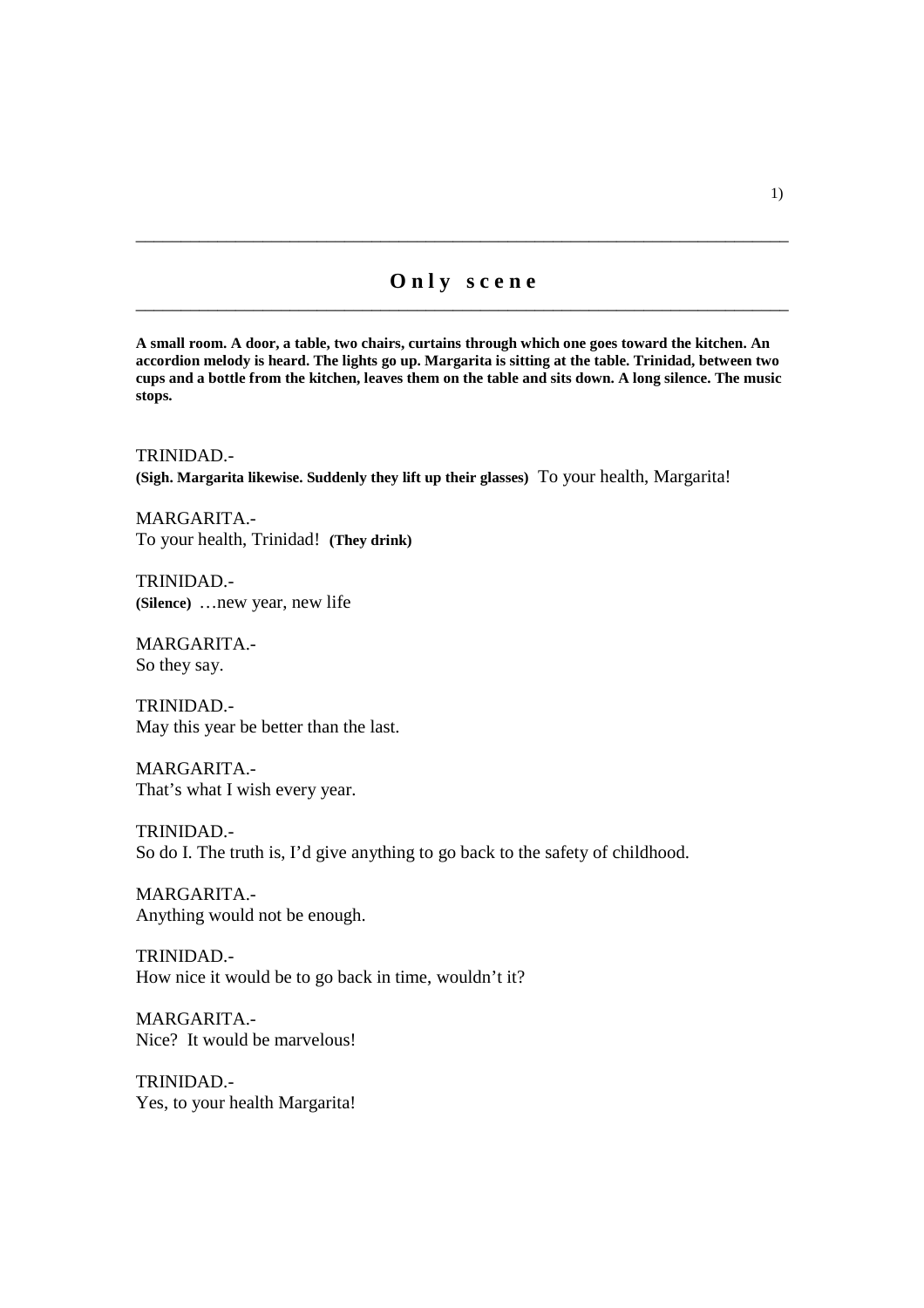MARGARITA.- To your health Trinidad! **(They drink)**

TRINIDAD.- **(Silence)** ...I feel unwell.

MARGARITA.- I accompany you in your feeling.

TRINIDAD.- Thank you.

MARGARITA.- No don't thank me. If I could avoid it, I would. Lamentably, I feel equally or worse than you do.

TRINIDAD.- Look, I feel very unwell, alright?

MARGARITA.- And I horribly and dreadfully unwell.

TRINIDAD.- Mmm… **(Silence)** To your health, Margarita

MARGARITA.- To your health, Trinidad **(They drink)**

TRINIDAD.- I was just thinking…Well, it seems to me that... It seems to me that I feel worse.

MARGARITA.- Why?

TRINIDAD.- Because on top of my deplorable state, my head hurts.

MARGARITA.- My head and my stomach hurt.

TRINIDAD.-

Wait! You didn't let me finish! My head hurts, my stomach, my kidneys, my liver, my breast, my pancreas and I have a backache that I won't get rid of with even fifteen years of massages. Oh! My joints also hurt. All of them.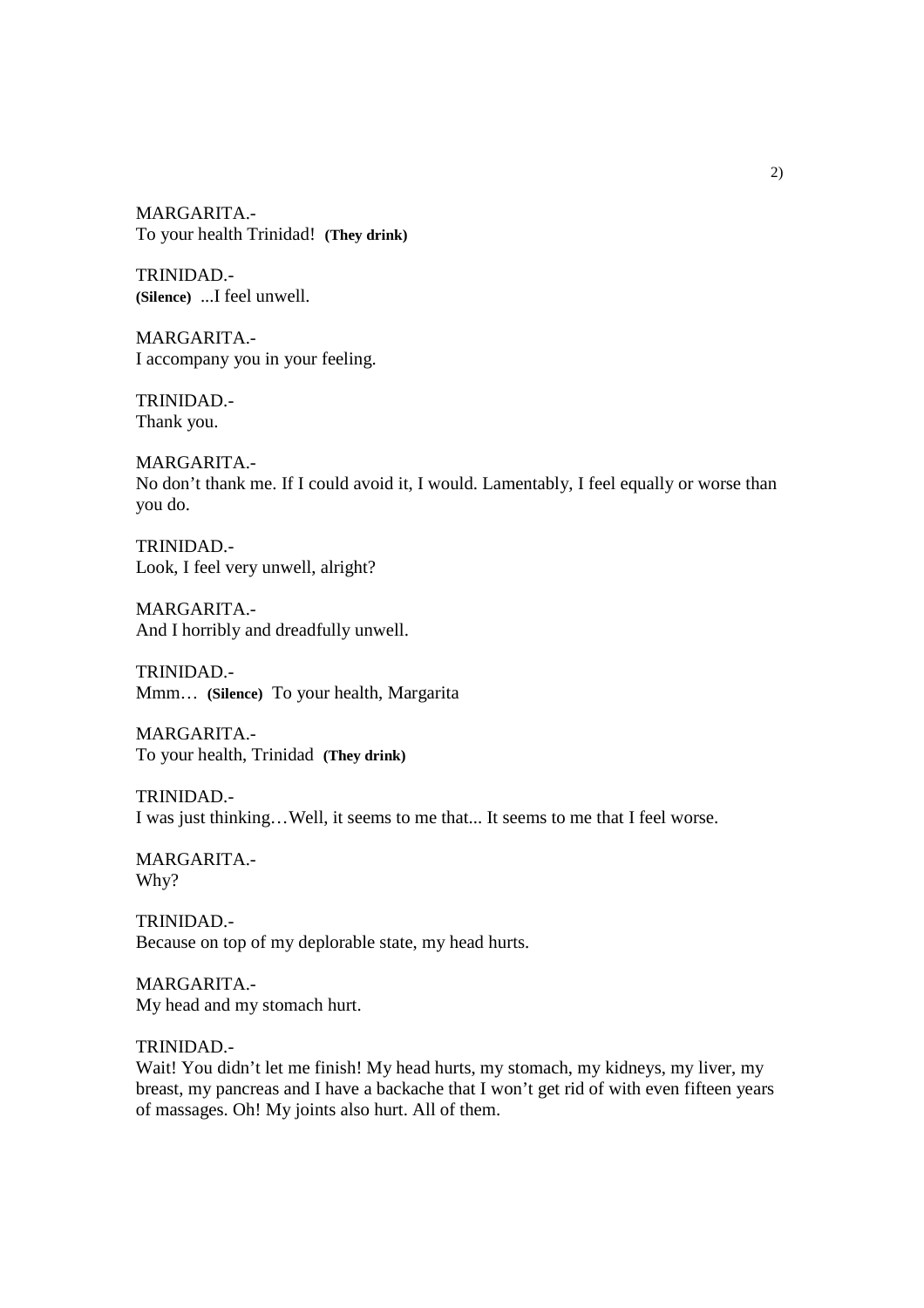MARGARITA.- Are you done?

TRINIDAD.- Yes.. No... Add to all that a disease.

MARGARITA.- What disease?

TRINIDAD.- A... an incurable disease!

MARGARITA.- Which one?

TRINIDAD.- I don't know!.... It's so incurable that the doctors aren't able to diagnose it.

MARGARITA.- Then, they can not assert that it's incurable.

TRINIDAD.- Yes, the doctors assured me.

MARGARITA.- And why do they assure it if they still don't have a diagnosis?

TRINIDAD.- Because they're doctors, Margarita.

MARGARITA.- First, they need to find out what disease it's about, Trinidad.

TRINIDAD.- I already told you. It's an incurable disease, Margarita.

MARGARITA.- But which, Trinidad.

TRINIDAD.-

Once more with the same. Enough of questioning my sanitary state. If you intend to challenge the entire scientific community, at least have the decency of making the Hippocratic oath.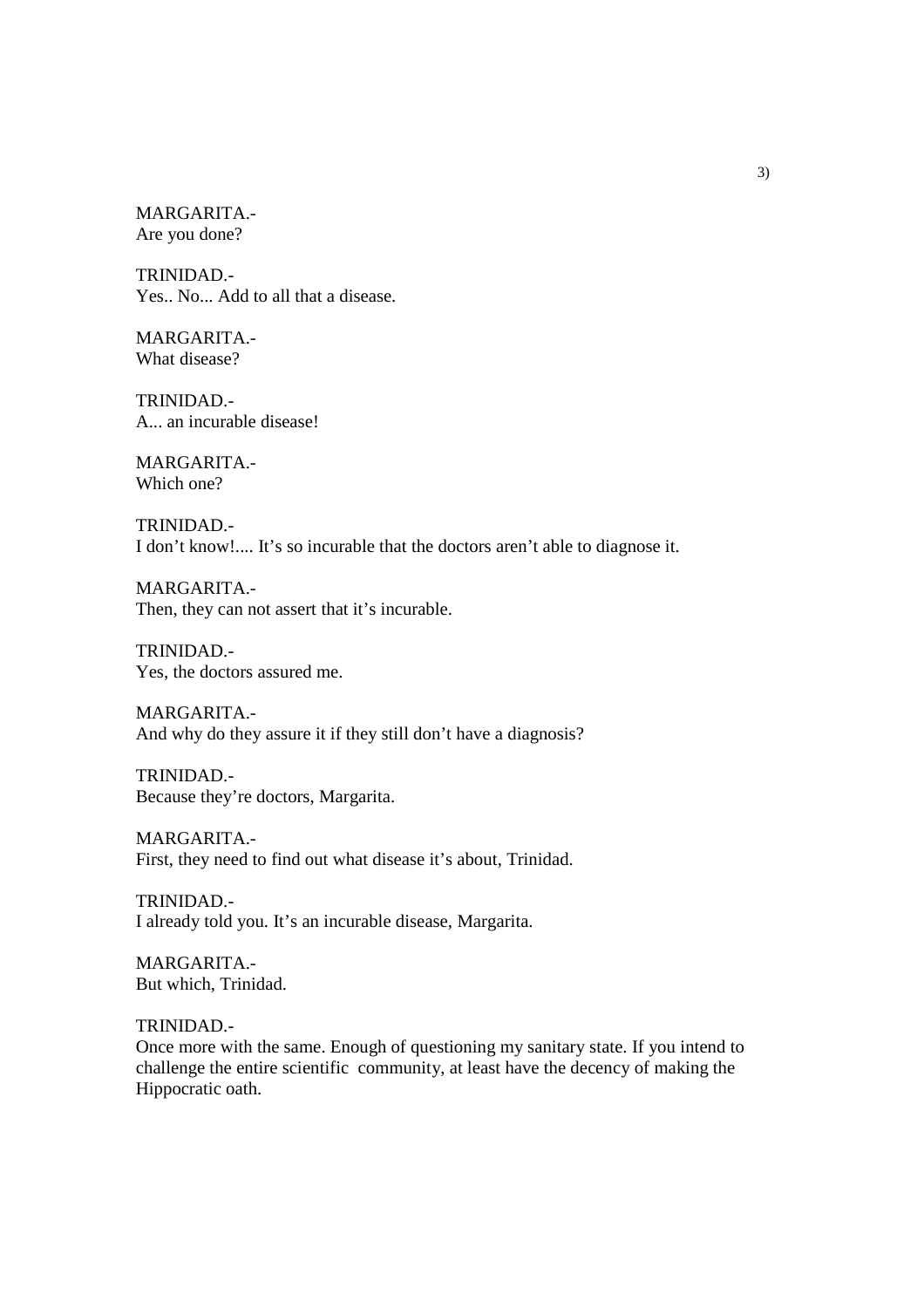MARGARITA.-

What are you saying! I'm not challenging anyone. All I'm doing is seeing and drawing conclusions from what I see.

#### TRINIDAD.-

Then look! It's evident that I'm ill. Anyone who observes their peers a little, immediately perceives how they are. And I'm a wreck. Believe me! I'm sick down to my bones! There's no solution. Look! Look at these eye bags: It's been days since I've slept.

MARGARITA.- And me! It's been months since I've slept!

#### TRINIDAD.-

Yes, but it's been years that I choke on all the variety of sleeping pills that you can imagine!

MARGARITA.- They no longer have any effect on me!

TRINIDAD.- They no longer have any effect on me!

MARGARITA.- Then, why do you take them?

TRINIDAD.- Because I'm very unwell, Margarita! But you don't want to recognize it.

MARGARITA.- And you don't accept that I'm worse, Trinidad!

TRINIDAD.- I'm a disappearing specter! A chronically ill specter, Margarita!

MARGARITA.- And I am an animal deeply wounded at the end of its agony! Since I have use of reason, I do nothing but wander blindly. Hanging from a thread, clutching with my hands to avoid falling.

TRINIDAD.- I'm also on the same thread, ripped apart, mutilated!

MARGARITA.- No!!! Not on my thread!!! No one can grab onto my thread!!! Let alone someone ripped apart and mutilated, because they would have surely fallen down!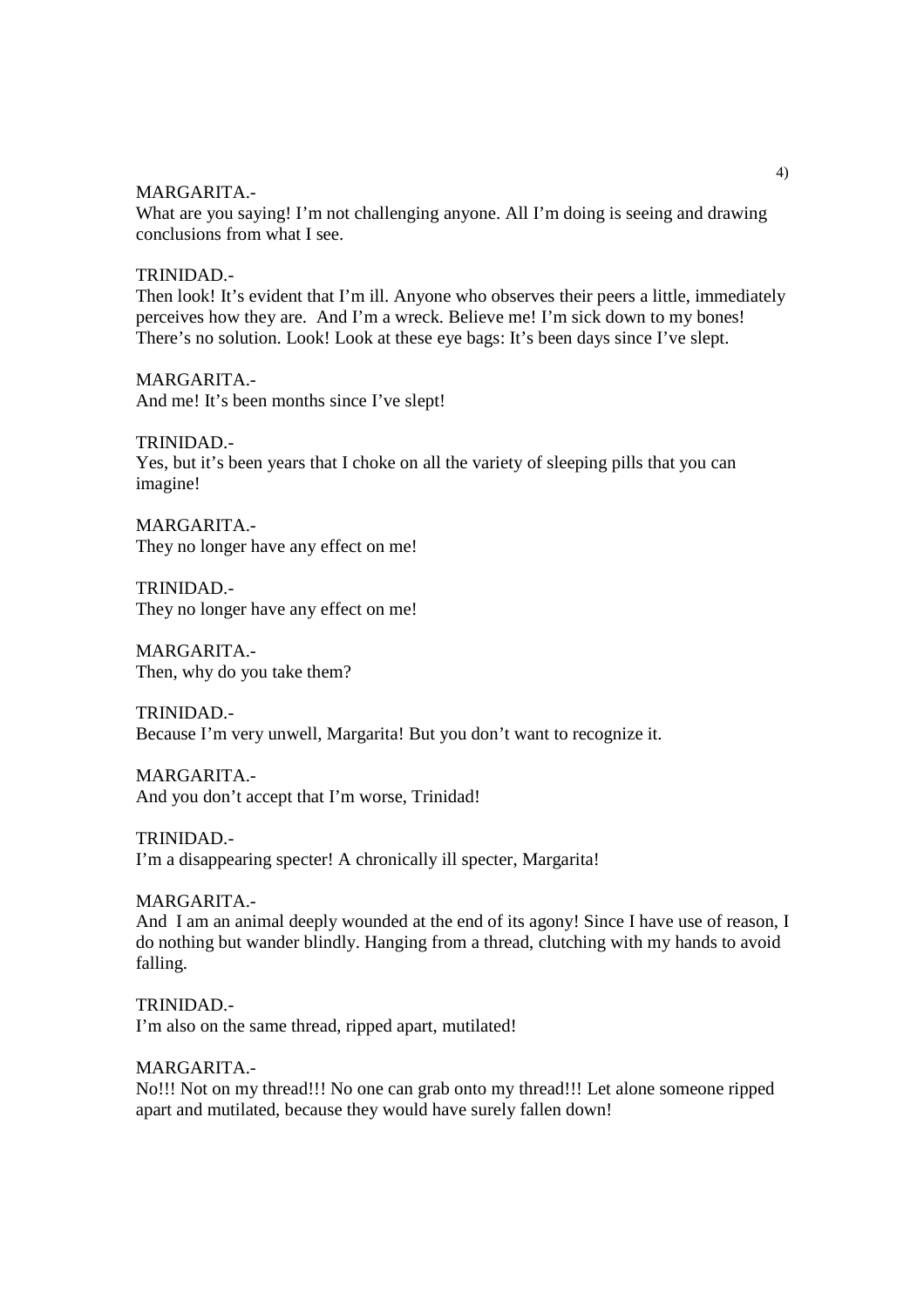TRINIDAD.- I'm dealing with that! Leave me with a little time and you'll see!

MARGARITA.- I can't give you time! Don't you see that I'm being sliced up like a dry orange?!!

TRINIDAD.- How do you expect to see me if I'm falling apart. I am sinking like a little boat adrift.

MARGARITA.- When you stop sinking with your ridiculous metaphor, I'll be under the earth! Dead and buried a thousand years!

TRINIDAD.- I don't know! I don't know! We'll see who dies first!

MARGARITA.- If you knew the secret I keep, you would change your opinion right away.

TRINIDAD.- **(Silence)** What secret?

MARGARITA.- A secret.

TRINIDAD.- ...I also have one.

MARGARITA.- Don't ask me to tell it because it is un-speak-able..

TRINIDAD.- Fine... but don't ask me to tell mine.

MARGARITA.- Allright. I'm not asking you.

TRINIDAD.- Perfect. No one asks… To your health!

MARGARITA.- To your health **(Drink silence)** ...It's an abominable secret.

TRINIDAD.- And mine?!…. Ha! **(Nina enters the scene and rings the bell. Trinidad and Margarita are frightened)** Oh! Who could that be?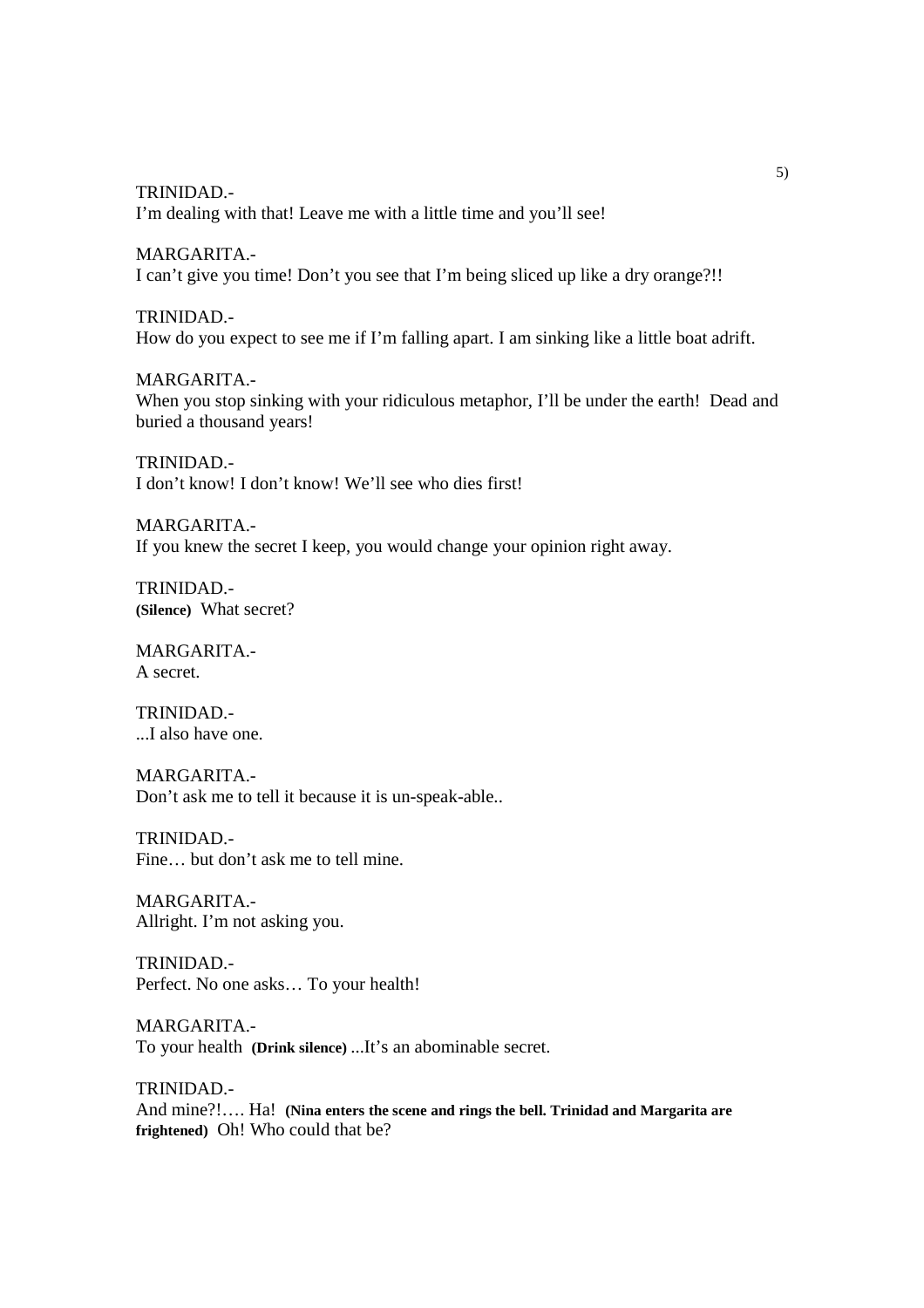MARGARITA.- I don't know…. Are you waiting for someone?

TRINIDAD.- Yes, Nina, like every year.

MARGARITA.- Oh Nina! Of course! It must be her, open up.

TRINIDAD.- ...And if it's not?

MARGARITA.- …Don't open. **(Nina knocks again)**

TRINIDAD.- …What do I do? Do I take a risk?

MARGARITA.- Ask who it is, Trinidad. In what world are you living in? One doesn't open the door to just anyone.

TRINIDAD.- You're right.. Who's there, Nina?

NINA.- Yes, it's me.

TRINIDAD.- **(To Margaret, applauding)** It's Nina! It's Nina!

MARGARITA.- Of course, asking that way. What do you want her to answer? No, I'm not Nina! I'm a thief! Open, I'll steal, rape you and go home!

TRINIDAD.- How did I ask?

MARGARITA.- You anticipated the name. You said: "Who's there, Nina?"

TRINIDAD.- Oh, how stupid I am! It's true! And now?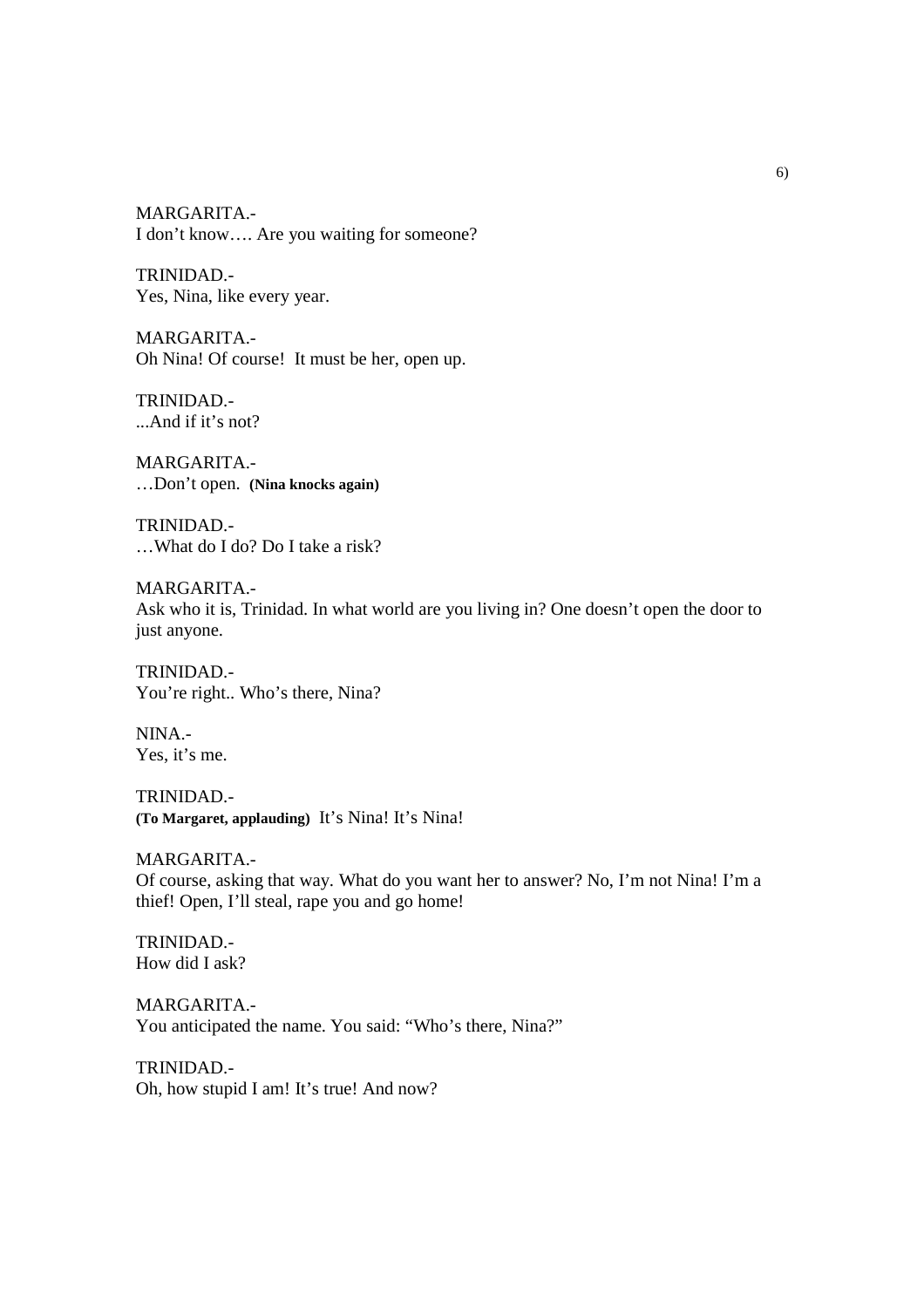MARGARITA.- What do I know?.. Ask something personal. Something she alone could know.

TRINIDAD.- You're right. **(They kiss)** It's a very good idea. **(Goes to the door)** What day were you born?

NINA.- What?

TRINIDAD.- Say the date of your birth, please!

NINA.- …Why?

MARGARITA.- For safety's sake! Say it!

TRINIDAD.- Yes, Say it!

NINA.- The 21st of March.

TRINIDAD.- **(To Margarita, happy)** The 21st of March.

MARGARITA.- Is it her?

TRINIDAD.- You don't know what day she was born?

MARGARITA.- No.

TRINIDAD.- Me neither… It seems I asked a dumb question.

MARGARITA.- Dumb? I would say that it's a ridiculous question.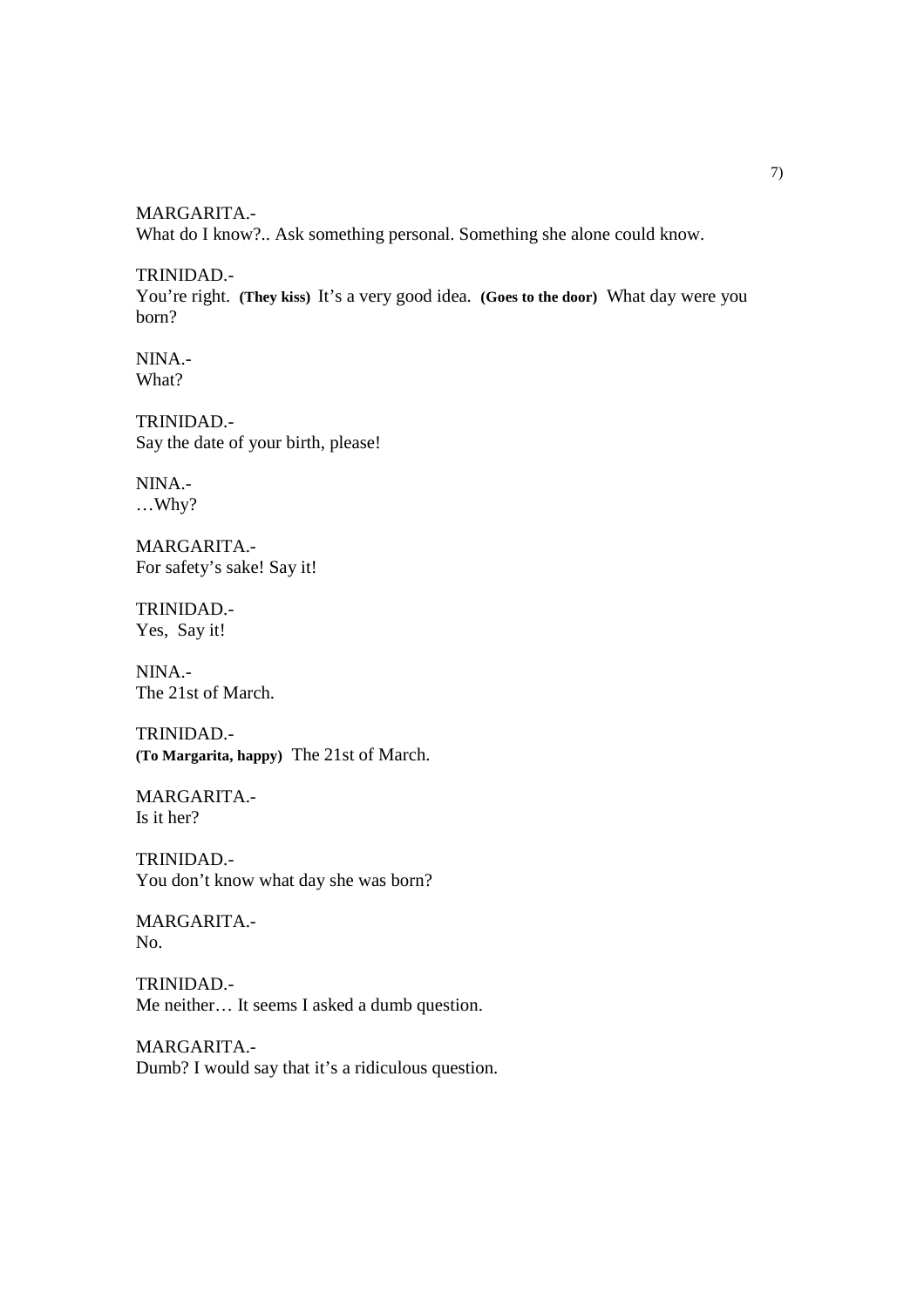NINA.- What's going on, girls, why don't you open?!

TRINIDAD.- Because we don't know if you're Nina or an impostor!

NINA.- Oh Trinidad! It's me! Let me in!

TRINIDAD.- **(To Margarita in a hushed voice)** She said my name!

MARGARITA.- She was listening from behind the door. It's obvious.

NINA.- Open up for once and for all! I feel unwell!

TINIDAD and MARGARITA.- And me?!

NINA.- Please! If all these years we meet on this date the three of us!

TRINIDAD.- ...Let's see. Why do we meet?

NINA.- To celebrate the New Year.

TRINIDAD.- It's true. She's well informed.

NINA.-

Of course, if I'm Nina!… This is irrational. Why don't you trust me! What do I have to do for you to believe me?

## MARGARITA.-

Excuse me, but this is not about trying to believe or trusting. If you read the newspapers, you ought to know that the only reasonable thing is "prudence". These days whoever wants to survive, must above all be "prudent".

TRINIDAD.- "Very prudent".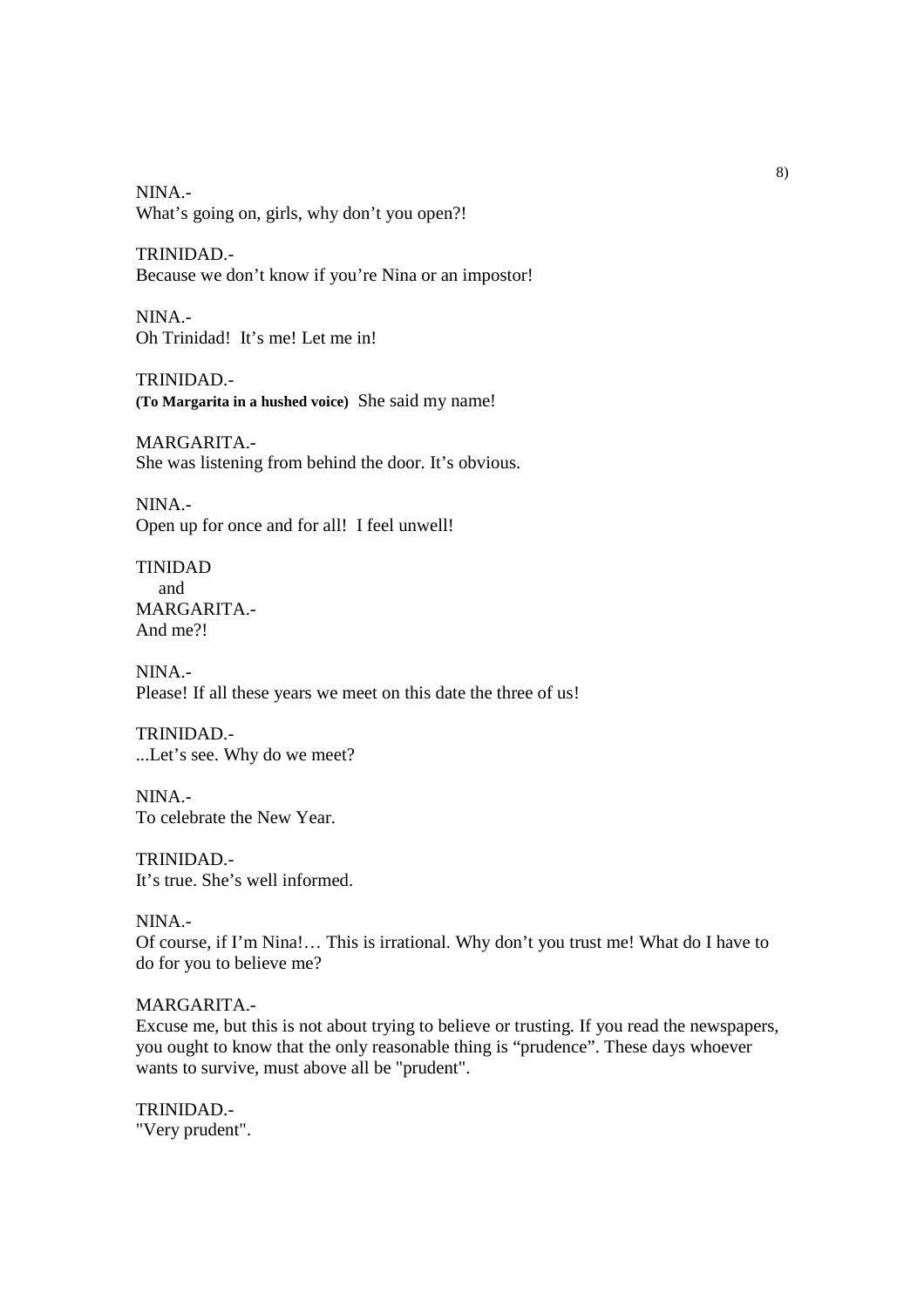#### MARGARITA.-

The smallest carelessness usually leads to a fatal end. In these times one can't trust anyone.

#### TRINIDAD.-

Exactly! So if you are Nina, we offer you a thousand apologies but you're not coming in here. **(To Margarita)** Let's go. **(Steps toward the table)**

NINA.- What?!

## TRINIDAD.-

It's nothing personal. Understand. Margarita has already told you, it's a matter of prudence.

#### MARGARITA.-

People are most dangerous. They rob and kill as if it were a matter of eating biscuits. And the worst is that no one cares about what happens to others.

#### TRINIDAD.-

Without going much further on this subject, last week three apartments on the same floor were burglarized.

MARGARITA.- Don't tell me!

#### TRINIDAD.-

Yes, they entered the first one by forcing the lock. They chopped the inhabitants into chunks, covered each piece in cellophane, they kept those in the refrigerator, they had a bite to eat, and then they stole everything. Later, they made a hole in the wall and entered the neighboring apartment.

MARGARITA.- What barbarians…! Did they make a hole in the wall?!

TRINIDAD.- This surprises you?!! ...In the last apartment they entered in the most unusual way you can imagine: through the pipes.

MARGARITA.- Nooo!!!

TRINIDAD.- Yes, yes. Although you don't believe it, they entered through the pipes...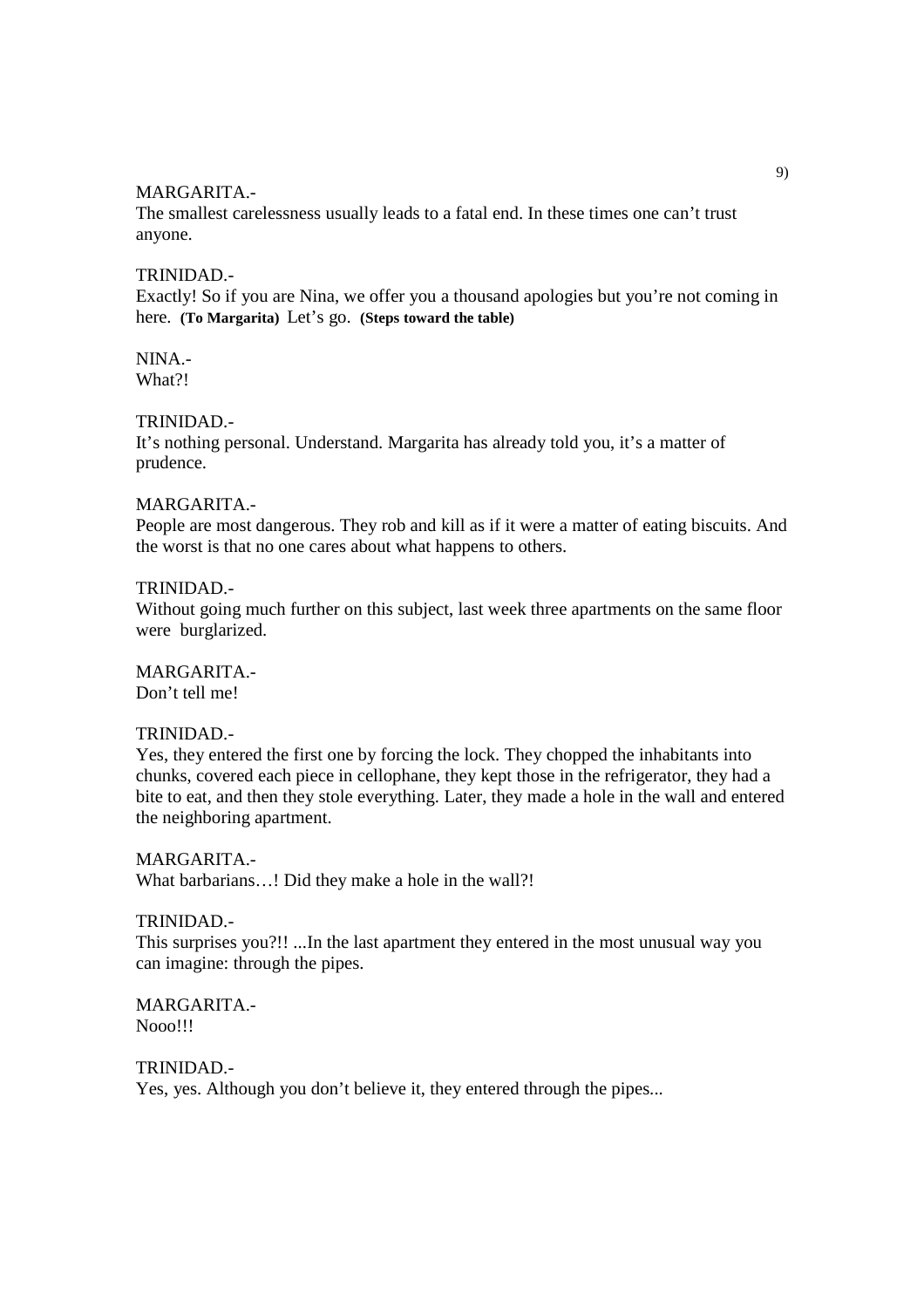MARGARITA.-

...They use more and more sophisticated means.

TRINIDAD.-

So it appears... We live in difficult times.

MARGARITA.- Oh, yes...

TRINIDAD.- **(Brief silence)** To your health, Margarita.

MARGARITA.- To your health, Trinidad. **(They drink)**

NINA.- Excuse me... I'm still here...

MARGARITA.- Oh, Nina! We know you're there! We're not dumb. **(Sits at the table)**

TRINIDAD.-

Logical! How are we not to know since it's been an hour that you insist on entering! **(Sits down)**

NINA.-

But you don't let me! You treat me as if I were a stranger. And it's not fair. I'm Nina! Open up! **(Rings the bell)** Come on!! **(knocks)** Until you let me in, I'm not moving from here!

MARGARITA.- **(To Trinidad, laughing)** The truth is, I have to recognize that she possesses an astounding perseverance. In her place I would have already given up.

TRINIDAD.- **(Laughing)** Now that you mention it, it's true… What do we do? Do we let her enter? So much insistence is moving.

MARGARITA.- **(Laughing)** I don't know. The house is yours.

TRINIDAD.- …There's not much to steal so...

MARGARITA.- **(Laughing)** You decide. If you want to begin the year taking risks... risk it.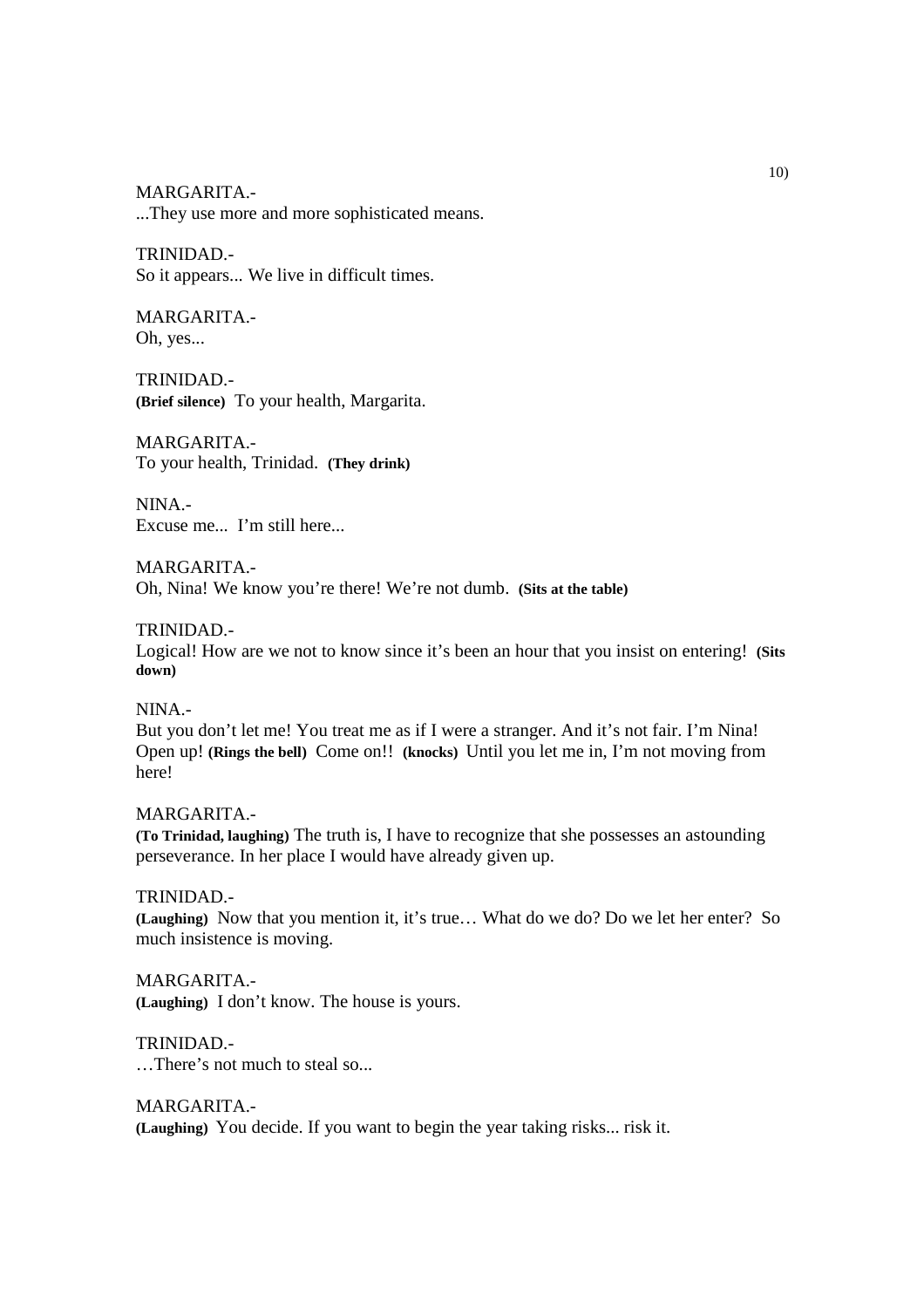TRINIDAD.- **(Goes to the door)** Nina!!! Are you still there?!!

NINA.- Of course! I haven't moved an inch!

TRINIDAD.- **(Applauds. Margarita imitates her)** Your perseverance has triumphed! Get ready! I am opening!.

NINA.- I've been ready for a while, Trinidad!!

TRINIDAD.- Well... Opening, eh...

NINA.- Open when you want. **(The door has many bolts. Trinidad unlocks a pair and suddenly stops. She exchanges a few looks with Margarita and doubts opening)** So? Now what happens?

TRINIDAD.- Put your hands on your head, please!

NINA.- **(She do it)** Oh! All that was missing! It's unbelievable!

TRINIDAD.- Done?

NINA.- Done.

TRINIDAD.- **(Opens the door with great care. To Margarita, applauding)** It's Nina, it's Nina!

NINA.- Can I come in?

TRINIDAD.- Of course you can! Why did I just open?!! Come in, come in. Hurry up.

NINA.-

**(Entering with her hands on her head. Trinidad, closes the door)** Do you want to search me for weapons?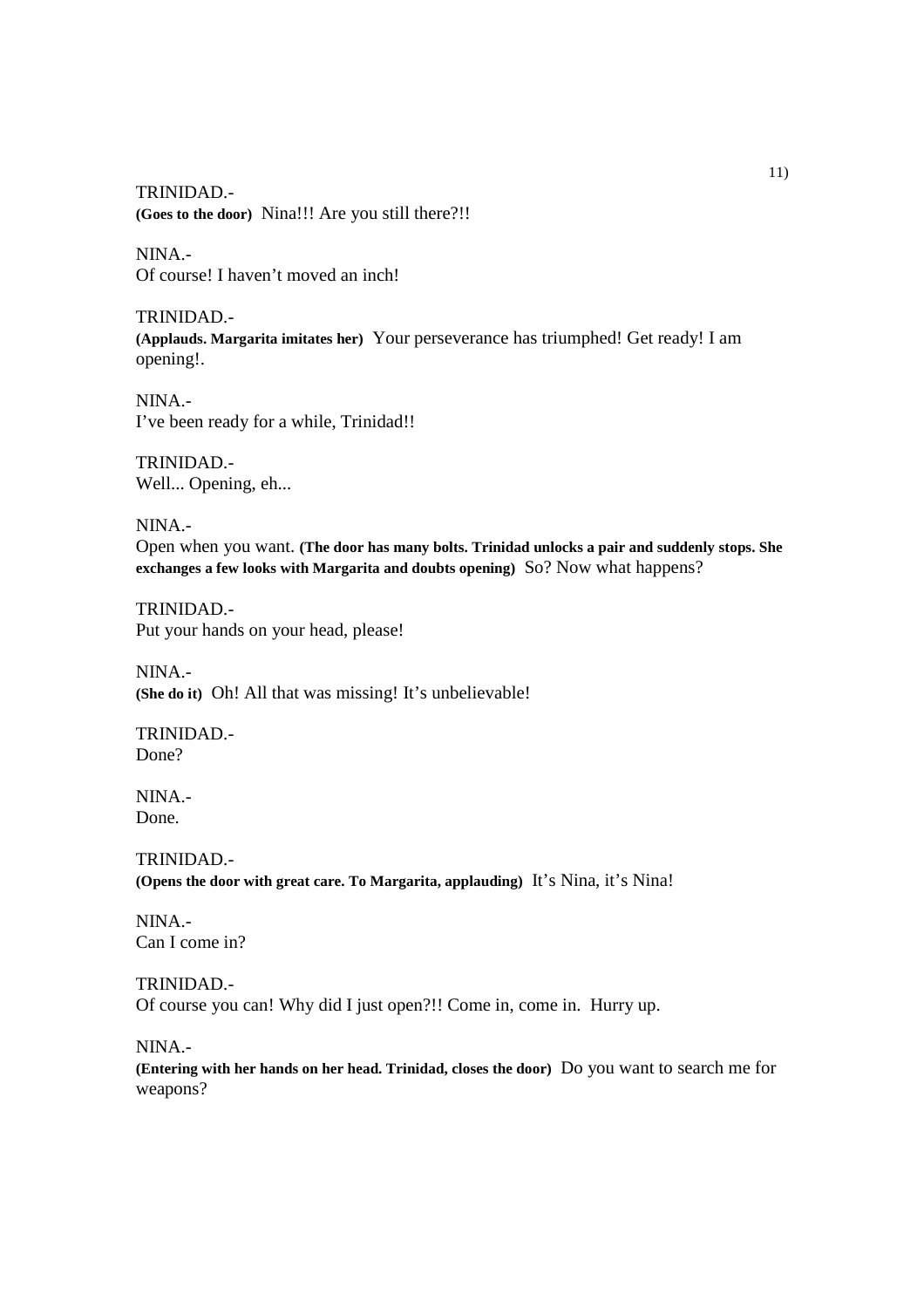Don't be ridiculous, Nina! You're a friend.

#### MARGARITA.-

Ridiculous?! Don't be ungrateful! We've let you in and now you're answering with sarcasms!

#### TRINIDAD.-

It's true... We opened up for her and the lady goes so far as to make jokes in bad taste. You ought to have a little shame!!

#### MARGARITA.-

Do you understand the risk, the 'danger' that signifies opening a door in this day and age?

TRINIDAD.- Yes. Anyone who opens a door, is risking their life.

#### MARGARITA.-

Not only their life. Also the ones of those who are in the house!

## TRINIDAD.-

Much more! What would happen if just now a group of drugged evildoers entered? Huh? Surely they would rape us, they would chop us up, they would put us in the fridge and then they would turn to making holes in the walls until they leave the building in ruins!

MARGARITA.- That's nothing. And if they decide to take us at gunpoint to the bank ….and rob all our life savings?

TRINIDAD.- I don't have any savings, Margarita.

MARGARITA.- Neither do I, Trinidad! I barely have enough to eat! We're supposing here!

TRINIDAD.- Oh, well then, yes! It's a possibility.

MARGARITA.- Of course. Everything is possible.

TRINIDAD.- **(Brief silence)** Do they take us as hostages?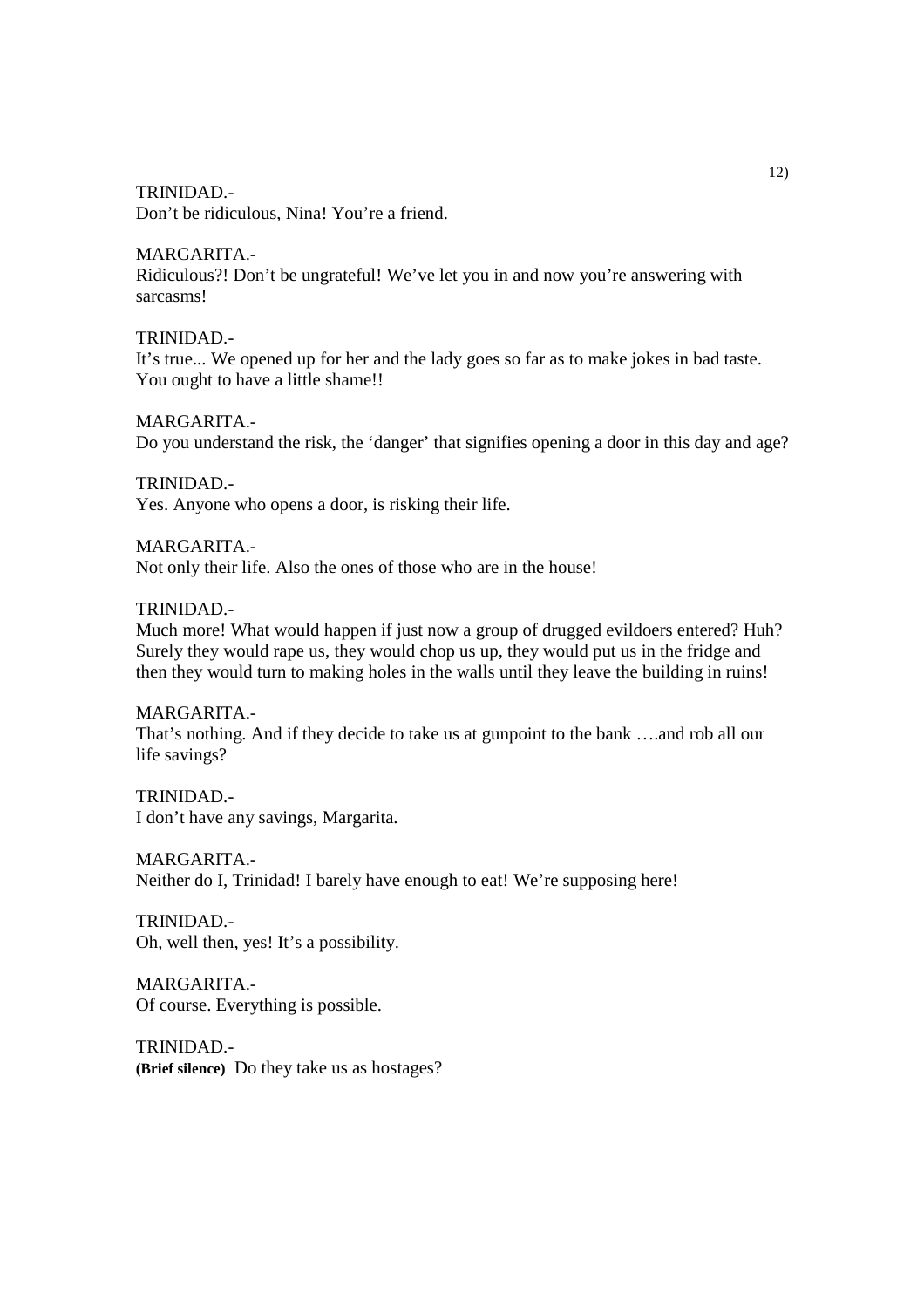MARGARITA.-

Of course! But no one knows we're hostages. People think that we're part of the band because the low lives hide arms in their clothes... And since we all enter together!

TRINIDAD.- We enter just like that? No putting masks on our faces?

MARGARITA.- Logically! Unmasked!

TRINIDAD.- But in the banks there are always cameras. They tape everything! We're better off wearing a hood so no one recognizes us.

MARGARITA.- Well alright, we wear hoods.

TRINIDAD.- Or at least a large scarf. Something. If not we're lost…

MARGARITA.- You see? All for opening a door.

TRINIDAD.- What horror!

MARGARITA.- They should change the urban planning code and prohibit buildings from having doors.

TRINIDAD.- And while they're at it, those buildings that have pipes too!

MARGARITA.- Yes...

TRINIDAD.- **(Lifting her glass)** …To your health, Margarita

MARGARITA.- To your health, Trinidad! **(They drink)**

NINA.-

**(Lowering her arms, with stupor)** Excuse me, I don't want to keep insisting on the same, but I'm Nina.. Besides, I entered and nothing happened.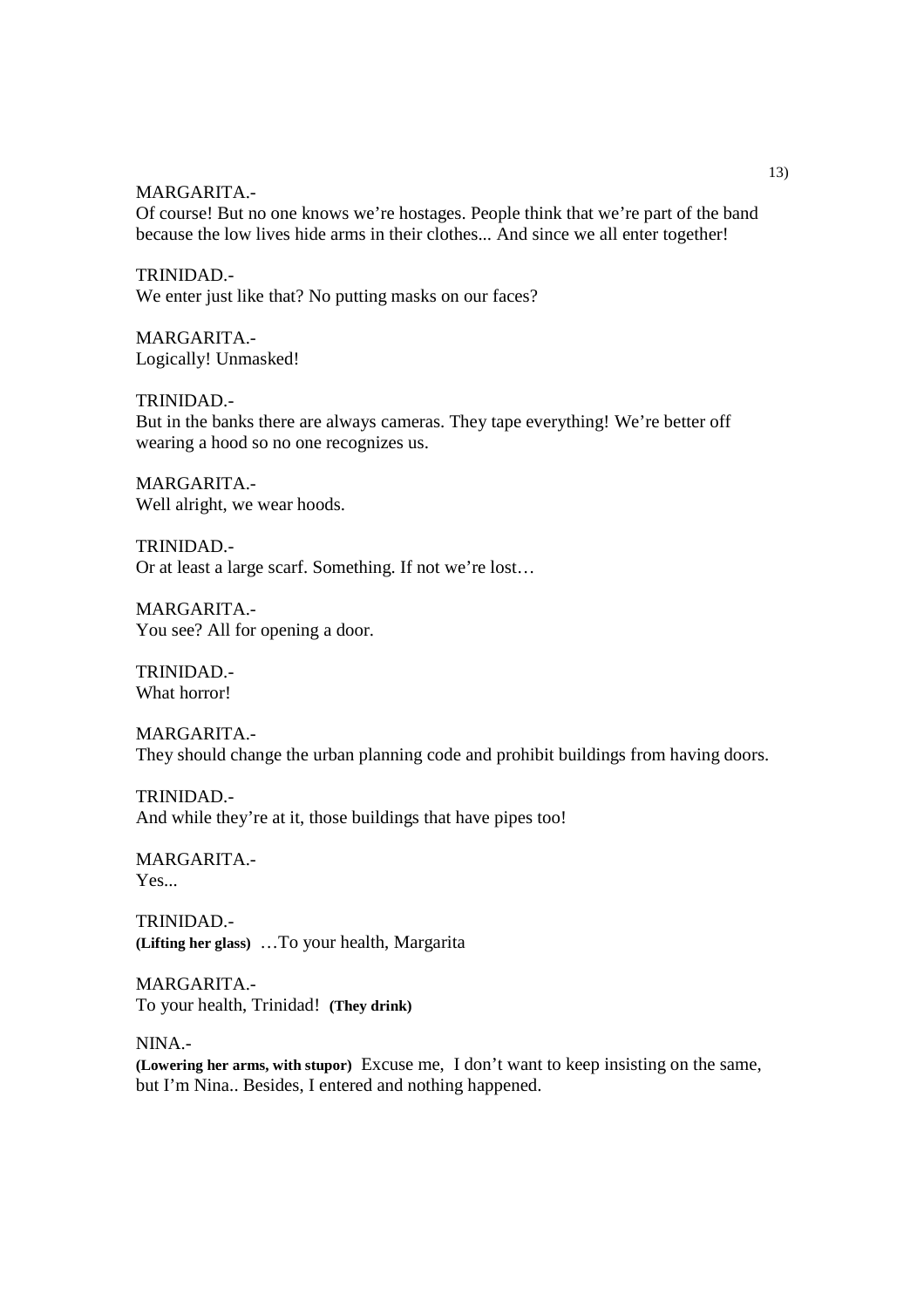Beacause we were lucky!! It's your fault! Were almost accused or robbery and assassination!.

MARGARITA.- A minimum, twenty years of jail...

NINA.- Once more?!! This is incredible!! I did nothing!! What is with you?!!

MARGARITA.- No, clearly no! Knocking all day on any door you come across, that's nothing.

TRINIDAD.- The truth is, if it weren't because I loathe violence, I would kick you out right now.

MARGARITA.- And I, don't test me ..because if I have to defend myself, I defend myself, aha.

TRINIDAD.- Ah! Me too! If my life is in danger, I wouldn't doubt not even a second.. And you Nina?

NINA.- Me?... Umm, Well I suppose yes, in that we coincide.

TRINIDAD.- What do mean to say, Nina?

NINA.- With what?

TRINIDAD.- With that of coinciding. You said "In that we coincide". What does that mean?

NINA.- Nothing, well if.. if I'm in danger, if I feel threatened by someone, I also would without a doubt defend myself.

TRINIDAD.- Attack<sup>?!</sup>

NINA.- No, not attack. Defend myself.

TRINIDAD.- ...And how would you defend yourself?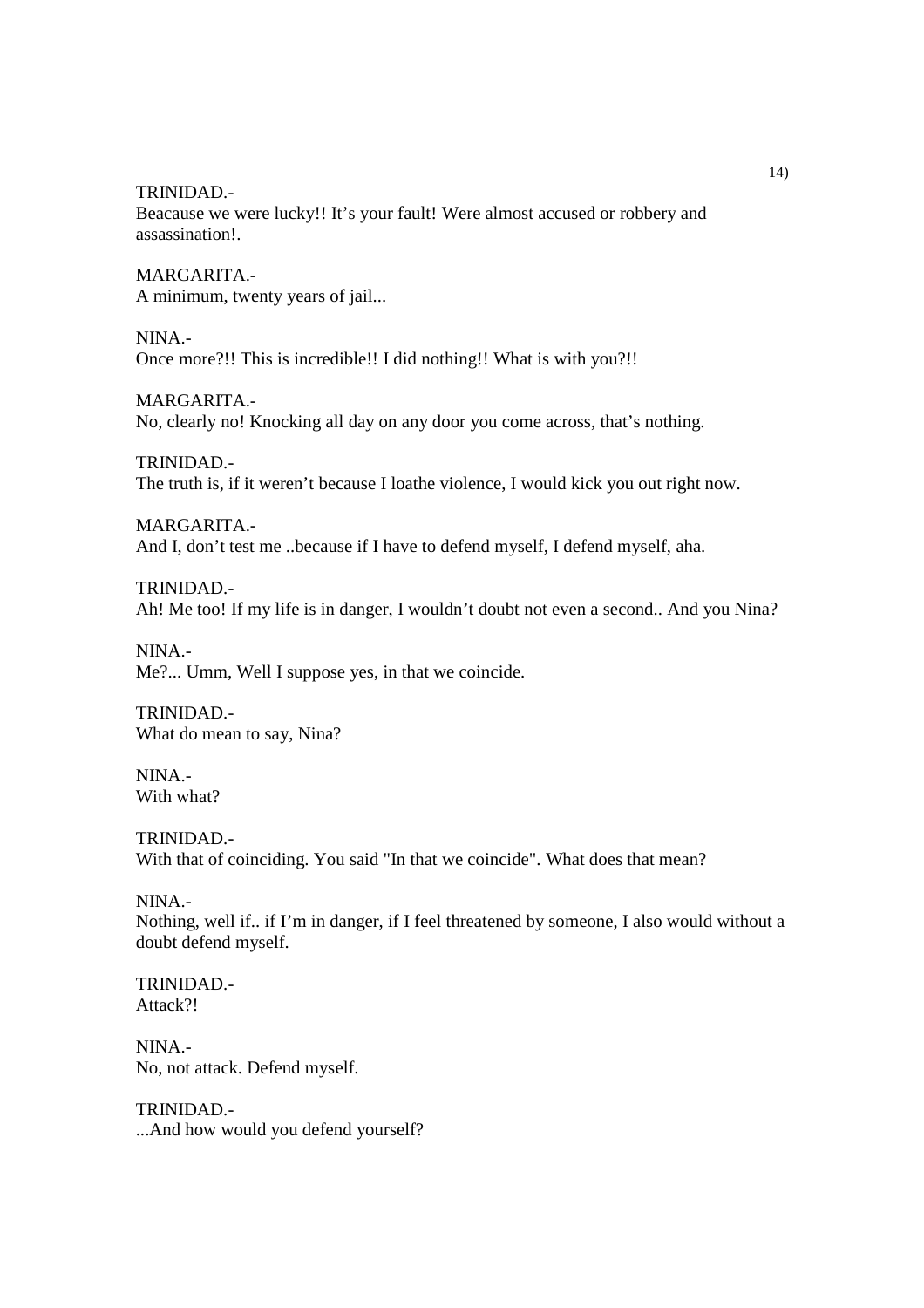NINA.-

What do I know! ...I imagine I would use.... Anything. Whatever I might have nearby.

TRINIDAD.-

**(Looks at Margarita, and quickly at all the objects in the place)** So, then… you mean to say, if your life is in danger, you would "attack" with the first thing you find.

NINA.- Well... I think so, yes... But to defend myself!!

TRINIDAD.- **(Rapidly twists the arm on the back of Nina. Margarita helps)** Who hits first, hits twice.

NINA.- What are you doing? Be careful, it hurts!

TRINIDAD.- **(While they tie Nina in a chair with Margarita's scarf and Nina's shawl)** The best defense is a good attack.

NINA.- Have you gone crazy?!! Please, stop!

MARGARITA.- In these cases, the surprise factor Is most important.

NINA.- Ouch!

TRINIDAD.- You said it!

MARGARITA.- If you give the enemy time to plan an attack strategy, you have no possibility of survival.

#### NINA.-

I never thought of attacking you! How would I do that, if you are the only people I trust! What's more. I even have something that proves that! A very important personal letter. Very risky! If you let me go, I'll show it to you.

MARGARITA.- Yes, of course. Now we'll let you go.

TRINIDAD.- Humph!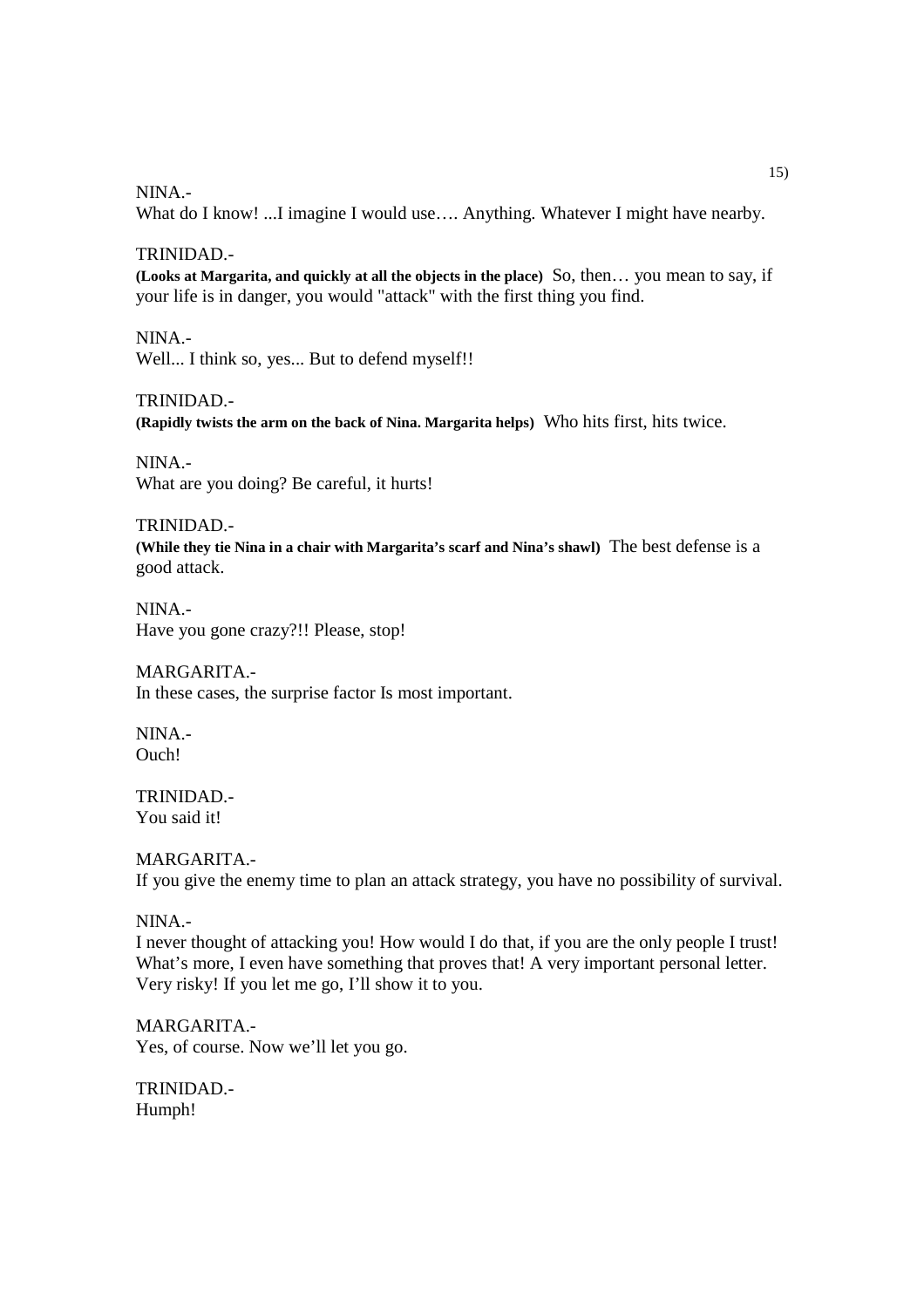#### NINAN.-

I'm not lying! It's connected with life. With my life! If I had had any intentions of attacking you, I would never have written such a letter. When you read it, you'll understand.

#### MARGARITA.-

Of course, of course..

NINA.-

It's an irrefutable proof of what I'm saying.

#### MARGARITA.-

Yes, Nina, a good try. But it failed. Stop insisting.

#### NINA.-

Well, alright! I won't insist more. Do what you want.. but when the..inevitable happens, because I never back down, thus it is inevitable, you will recognize that you were wrong. Absolutely wrong!

MARGARITA.- They also told Galileo he was wrong.

## TRINIDAD.- It's true!.. and they threatened him with death in order to twist his convictions!

NINA.- What do Galileo and convictions have to do with all of this?

## TRINIDAD.-

Everything has to do with everything! The result of today, is intimately related with the history of yesterday. If I have a good reading of the past, it raises my probabilities of existing in the future.

## MARGARITA.-

What's more, one could say that the secret of a long life is learning from history. From the crimes of our dearest ancestors.

TRINIDAD.- Exactly! That is the secret.

NINA.- What secret or not! Here the only secret is insanity! You both ill!

MARGARITA.- She's the ill one. **(Trinidad nods with her head)**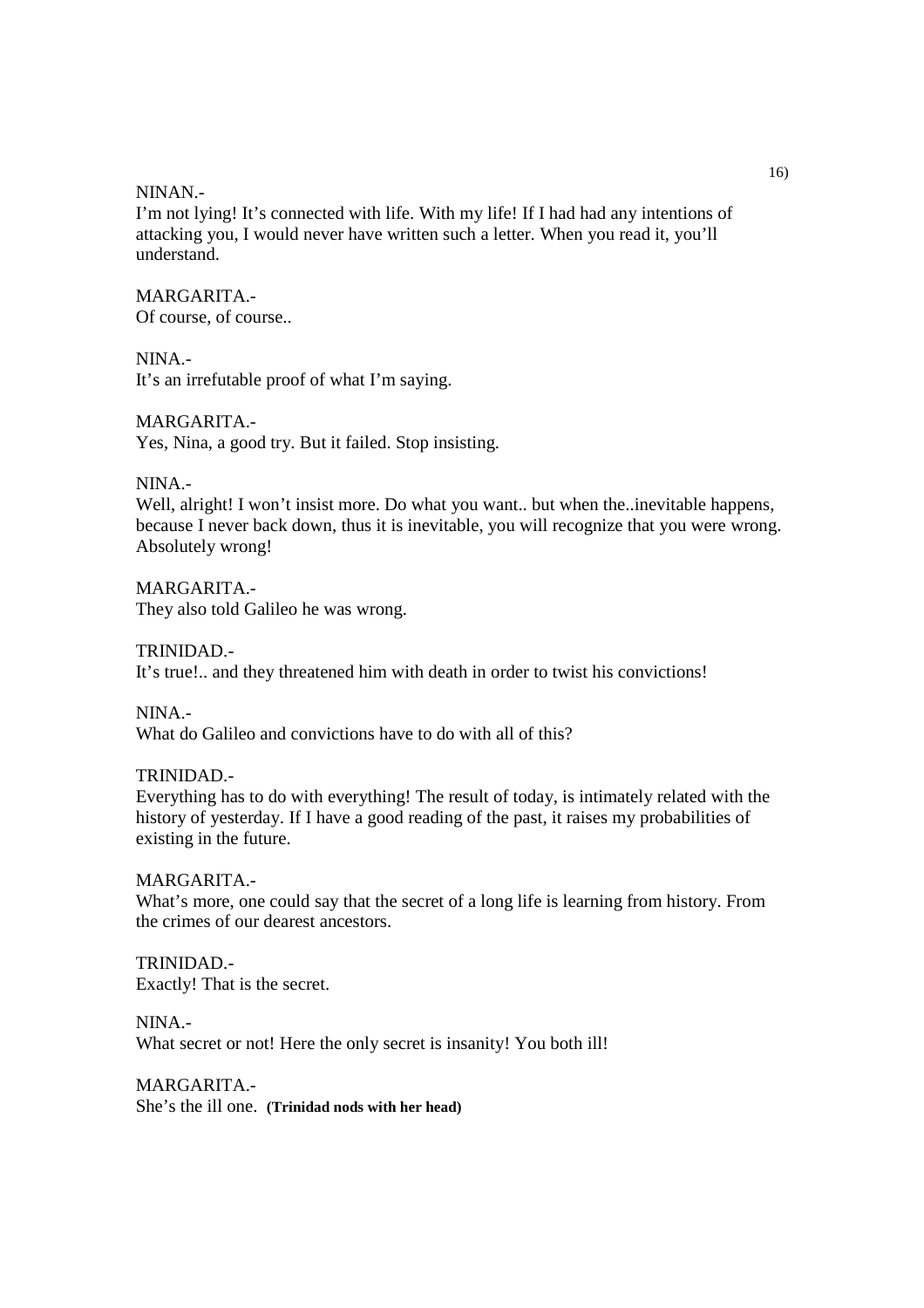NINA.-

Both of you are ill. You have no idea what you are doing! You're crazy! Absolutely nuts! Heeeeeeelp! Soooooombooooody help meeeee!

TRINIDAD.- **(Frightened)** Shhh! Don't shout!

NINA.- Two nutcases have tied me to a chaaaiir!

TRINIDAD and MARGARITA.- **(Together)** Shhhhhhhh!

NINA.-

**(Standing up)** Please cooome! They want to chop up in pieces and stick me in the refrigerator! **(Margarita and Trinidad pin her down and throw her behind the table. Only Nina's legs can be seen)** Heelp! They're attacking me! Heeelp! **(Margarita begins to strangle her)** Aaaah…. Aaaaah!

MARGARITA.- Stop shouting like a hog! It's making me very nervous….

NINA.- Ah…ah..

#### TRINIDAD.-

**(Trying to separate Margarita)** No, Margarita! No... Stop.. Let go.. Please, Margarita! Leave me a little! **(Pushes Margarita and takes her place)** Stop shouting like a hog! It makes me very nervous!

NINA.- Aaaaaah…..aah!

MARGARITA.- Me too **(They both strangle her)**

NINA.- Uuh...

TRINIDAD.- This is a family residence. Of civilized people! What will the neighbors think with so much scandal?!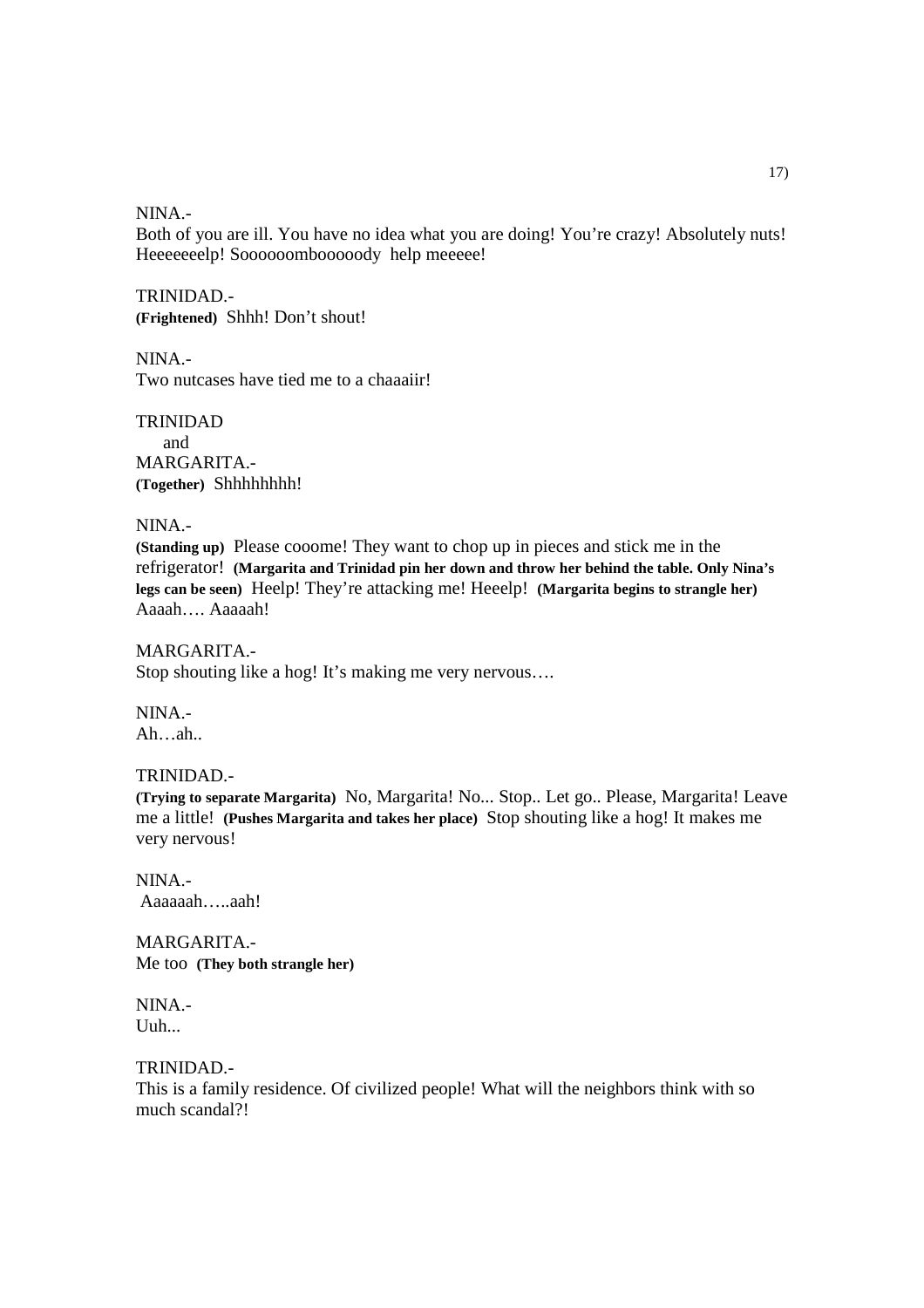MARGARITA.- We don't shout here! Is that understood?

TRINIDAD.- Yes. Here we speak well or not at all! As long as your don't register that in your squealing brain, you are forbidden to open your mouth. Is that clear, Nina? **(They let her go. Brief silence. To Margarita)** It's been made clear.

MARGARITA.- Well done!

TRINIDAD.- Thank you. She deserved it... She's a hysteric.

MARGARITA.- This teaches us that revealing a secret to a friend, can turn them in to a very dangerous enemy.

TRINIDAD.- It's true! What began as a celebration, almost ends in a tragedy. Luckily, we reacted quickly.

MARGARITA.- Sincerely, I congratulate you!

TRINIDAD.- And I congratulate you! **(The kiss. Nina is immobile on the floor. They watch her for a moment)** What 's your opinion, Margarita? Is she... as one says... still?

MARGARITA.- Well… She seems still.

TRINIDAD.- I know. I wonder if she is… very still! As one... with intentions of not moving any more.

MARGARITA.- Instead of asking, why don't you take her pulse?

TRINIDAD.- You're right. It's a good idea. **(Hints at doing it but stops before touching her)** Oh no! I'm queasy about touching her. What if she's dead?

MARGARITA.- Well... then do the mirror test.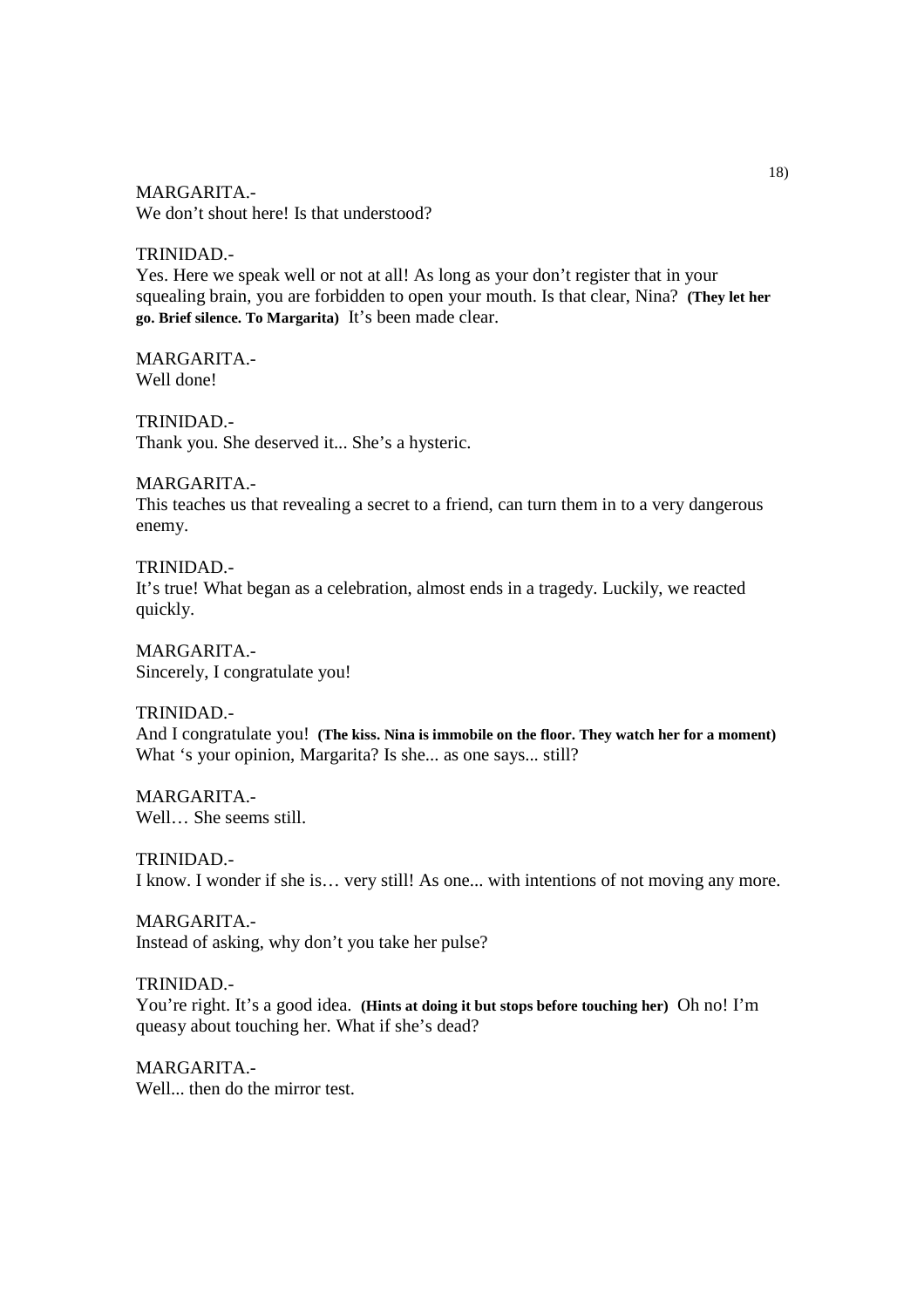TRINIDAD.- Don't be ridiculous... Her eyes are closed!

MARGARITA.- It's not for her to look at herself! You have to put it in her nose. Like this, below! If it becomes misty, it means she's alive and if not, it means the contrary.

TRINIDAD.- Oh yes, I saw it in a movie.. Yes, but there is a little inconvenience. The only mirror I have is above the bathroom sink. And it's stuck to the wall.

MARGARITA.- What? You don't have a purse mirror, to put on make up?

TRINIDAD.- No. Do you?

MARGARITA.- I do, but I left it at home. I don't like to walk around with my purse on the street tempting thieves.

TRINIDAD.- Well that's no help. It's the same as nothing.

MARGARITA.- Yes... It's true… What a shame! **(They keep looking at Nina)** What is that?

TRINIDAD.- Isn't that Nina?

MARGARITA.- That white.. what does she have under her arm! What could it be?

TRINIDAD.- Uum, let's see **(Picks it up)** An envelope! And without stamp or address!

MARGARITA.- Come on! Open it, Trinidad.

TRINIDAD.- Margarita! Opening correspondence of others is punishable by law!

MARGARITA.- If there is no address or return address, it stops being correspondence. It becomes a simple and ordinary envelope. Besides, it was thrown on the floor of your house. Opening it is absolutely legal.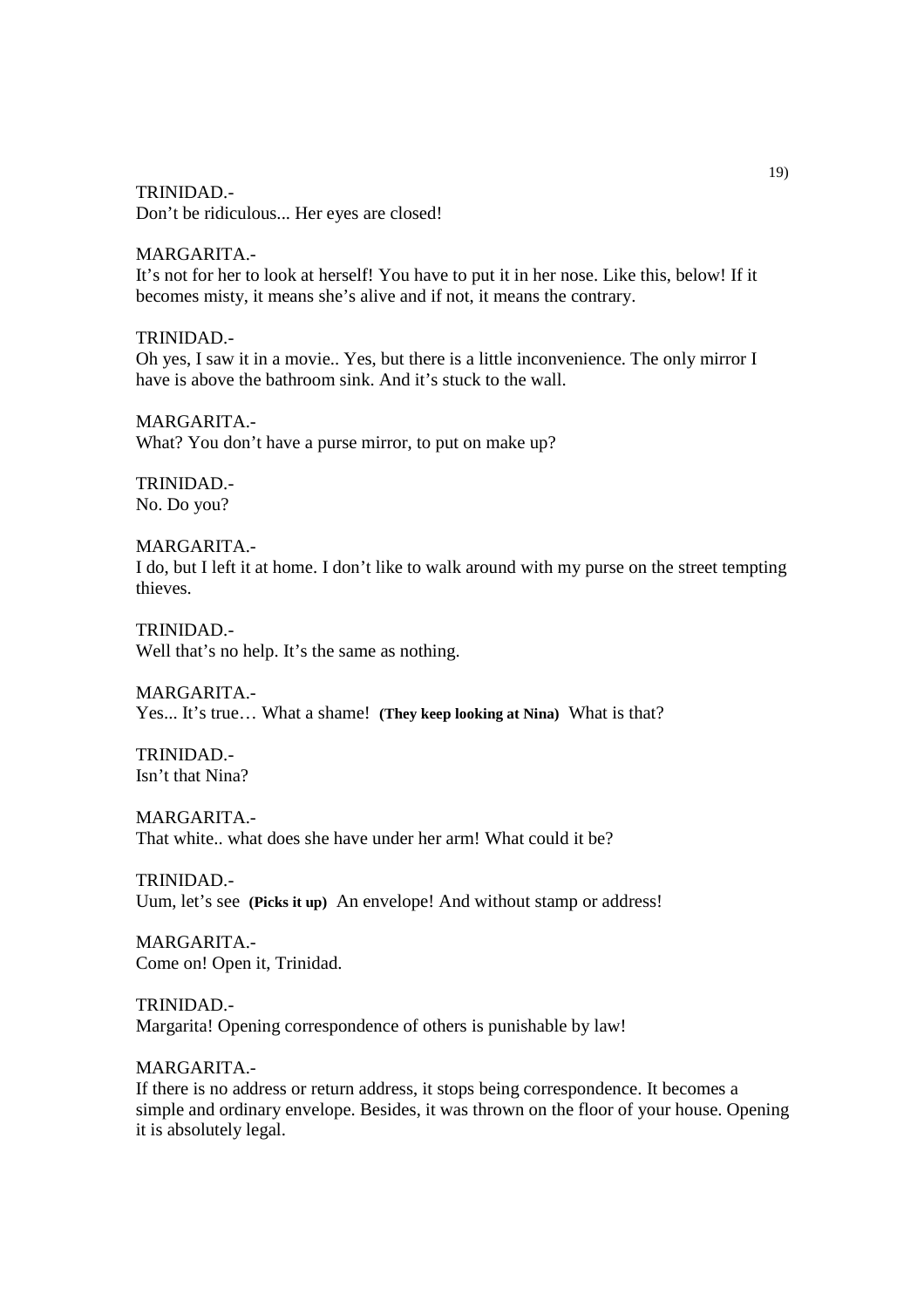Perfect! **(Opens it rapidly. The two have their backs to the public)** Lalalalalalalal **(Both look at each other)** Nooo! **(Goes back to reading)** Lililililili **(Both look at each other)** I can't believe it! So…. Nina committed suicide!

MARGARITA.- Yes?

TRINIDAD.-

Of course. It was a question of time, Margarita. A minute before, a minute after, anyway she was going to kill herself. Here it says! It's signed by her! We just anticipated a little. What's the difference? We hardly gave her a hand.

MARGARITA.- Four hands. And on her neck.

TRINIDAD.- Well... Yes... but it was in self-defense.

MARGARITA.- In that you are right.

TRINIDAD.- Clearly, Margarita. I'm right!

MARGARITA.- It was in self-defense..

TRINIDAD.- Of course! What could we do?

#### MARGARITA.-

When someone attacks like an out of control hog, shouting like mad, with infinite violence, one has the right to defend oneself.

TRINIDAD.- Exactly!

MARGARITA.- She used all that she had nearby. Chairs, bottles, corks..Anything was transformed into a mortal weapon!

TRINIDAD.- Yes, the destructive imagination of criminals knows no limits!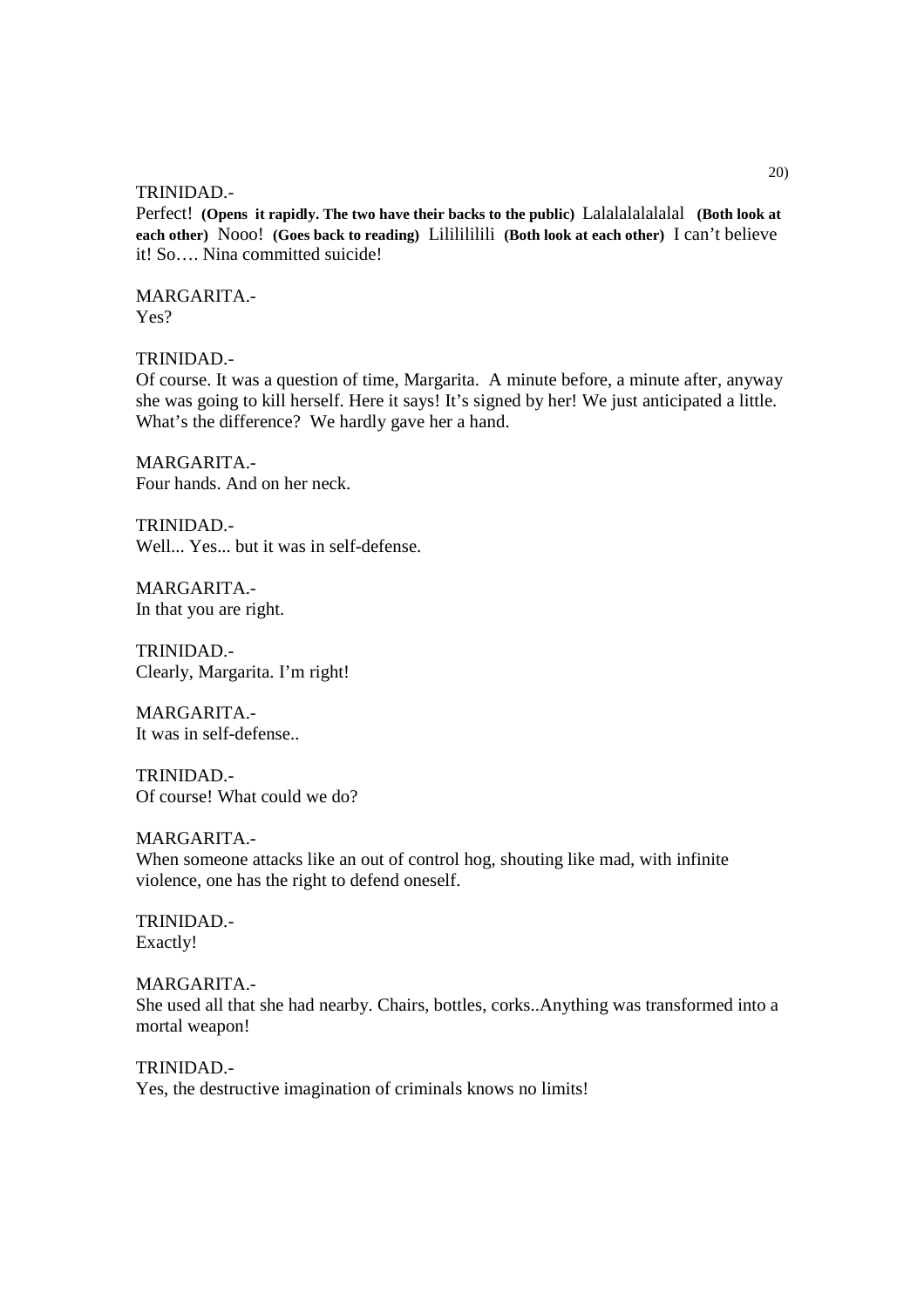#### MARGARITA.-

It was evident that she was going to chop us into little pieces! **(Crying)** It was horrible Trinidad, but we had to defend ourselves! I saw it with my own eyes! I'm a witness of what happened! **(Leans her head on Trinidad's shoulder)**

#### TRINIDAD.-

**(Imitates her)** Me too! We're two witnesses, Margarita!

#### MARGARITA.-

Very well.. I mean to say that, if all the witnesses present saw the same, there's no doubt. It was in self defense.

TRINIDAD.- Perfect. Everything is clarified. By unanimity of the witnesses, it was in self-defense.

MARGARITA.- So it was..

TRINIDAD.- **(At Nina)** Did you hear?… Self-defense... **(Brief silence)**

MARGARITA.- **(Always looking at Nina)** Trinidad..

TRINIDAD.- What?

MARGARITA.- I was thinking that ...in reality, we still haven't verified if she's dead.

TRINIDAD.- No.

MARGARITA.- No. You can see she's dead. And in self-defense! Of that there is no doubt!

TRINIDAD.- Besides, she committed suicide.

MARGARITA.- Yes, it is written in the letter but for moral and humanitarian reasons, it's fitting to officially verify it. If not, what makes us different from assassins?

TRINIDAD.- ...What makes us different?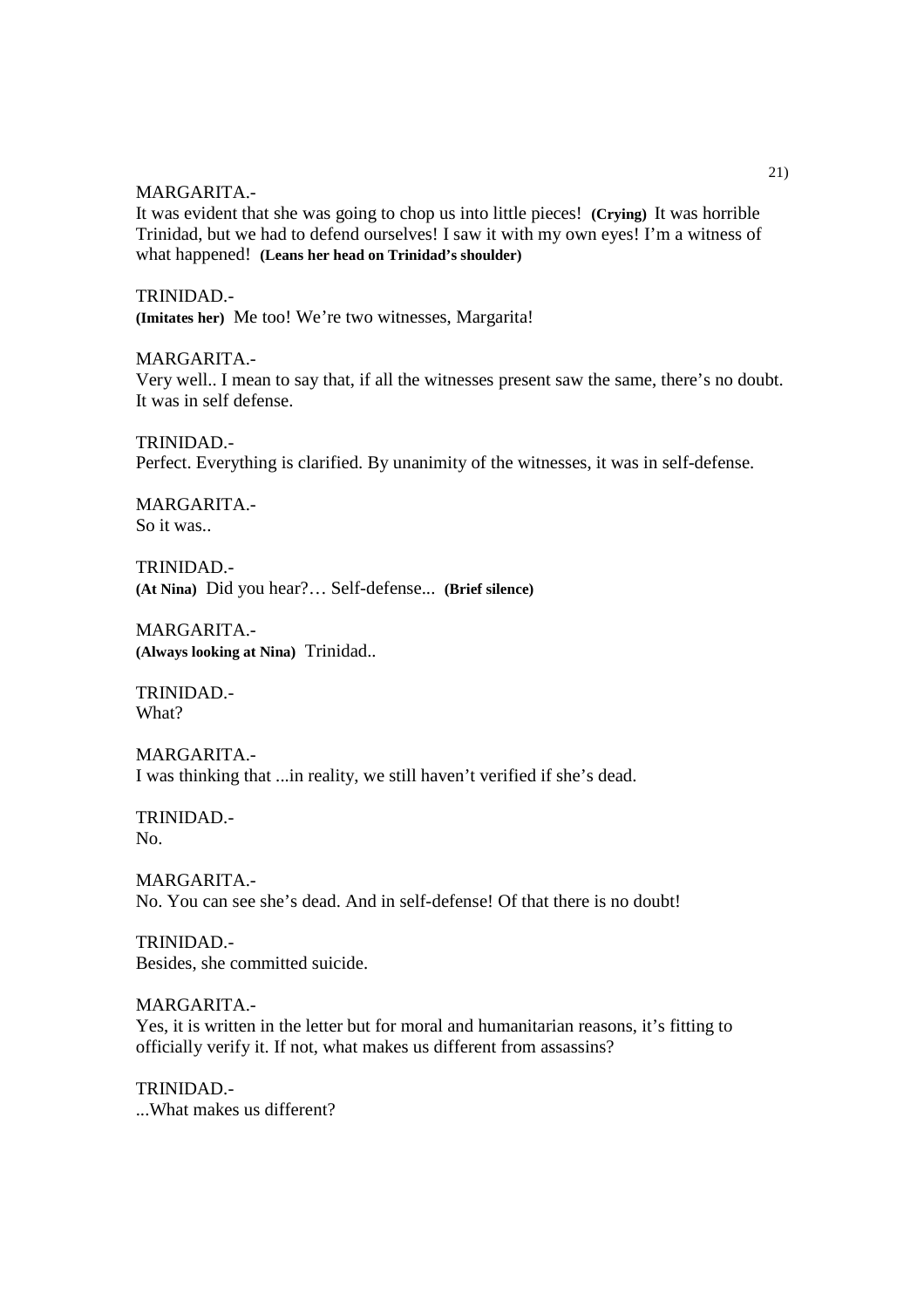MARGARITA.- Oh, Trinidad. Think a little. What differentiates us from assassins.

TRINIDAD.- **(Thinks)** ...Social class?

MARGARITA.- No, there is something much more important. I would say, it is essential.

TRINIDAD.- DNA...

MARGARITA.-  $Noo...$ 

#### TRINIDAD.- Oh! Give me a clue, Margarita. I can't come up with anything out of the blue!

## MARGARITA.-

Legality! The law. When things are done in an official framework, they're legal. That's why laws were created, Trinidad. .. I will give you an example. Suppose that I'm a merciless killer, a criminal without frontiers and... and... No, even better, I'm the president of a country!…

TRINIDAD.- Of which?

MARGARITA.- It doesn't matter, Trinidad! One doesn't have to identify it! I'm giving a random example!

TRINIDAD.- Pardon me, go on, Margarita, go on.

#### MARGARITA.-

I'm the president of a country. Suddenly, I invent any excuse, cross the border, and without making a formal declaration of war, "officially" I begin to kill left and right anything that moves. Am I a vile, common assassin? Yes or no?

TRINIDAD.- Well... Yes.

## MARGARITA.-

So, that's what it's about. To not be an assassin, you have to make it official and that's all. All that is legal is permitted. It's the only way of establishing a community ethic. **(To herself)** Good Margarita!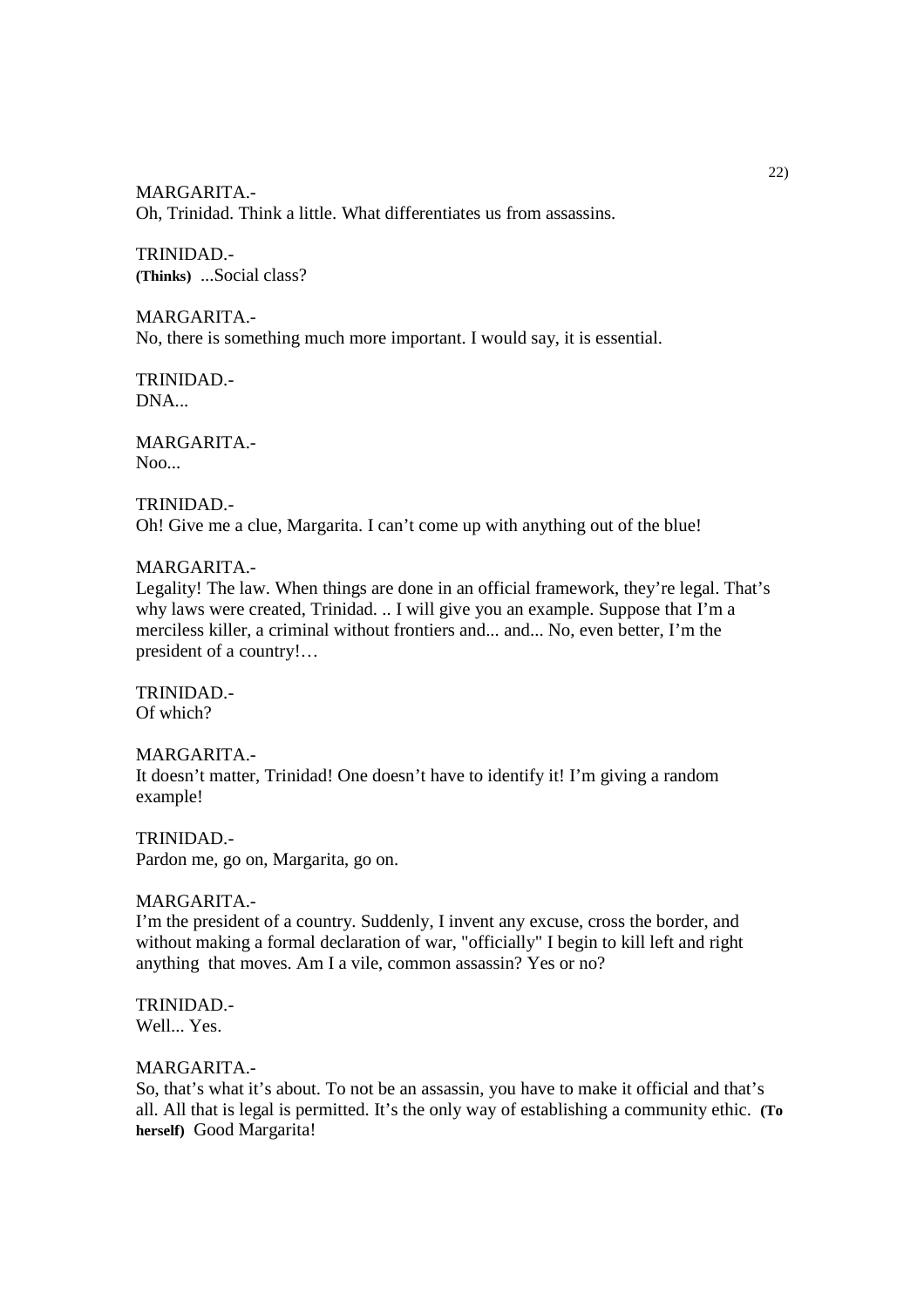Ooooh , it's clear now. I understand. Of course, if it's legal... **(She stares a Nina a moment)** Then... did we declare war on her?

MARGARITA.- Don't be ridiculous! We live at war, Margarita! Or haven't you already noticed? Go out on the street for ten minutes.

TRINIDAD.- No!! I wouldn't be that crazy!!

MARGARITA.- So, there! All that is missing is to verify if she is dead and then… and then... umm... then...

TRINIDAD.- We write up an official document, and sign as witnesses!

MARGARITA.- Exactly! That is the procedure! It was on the tip of my tongue. I thank you very much. **(They kiss)**

TRINIDAD.- Oh, it's nothing, Margarita. Luckily, something of laws I understand.

MARGARITA.- ...What do you think if we verify?

TRINIDAD.- I think that's fine... **(Look at Nina again. Silence)** ...How do we do it?

MARGARITA.- ...I think that the only solution is to take her to the bathroom.

TRINIDAD.- You're right... The mirror we can't bring, so...

MARGARITA.- Aha... If the mountain doesn't come...

TRINIDAD.- ...What mountain?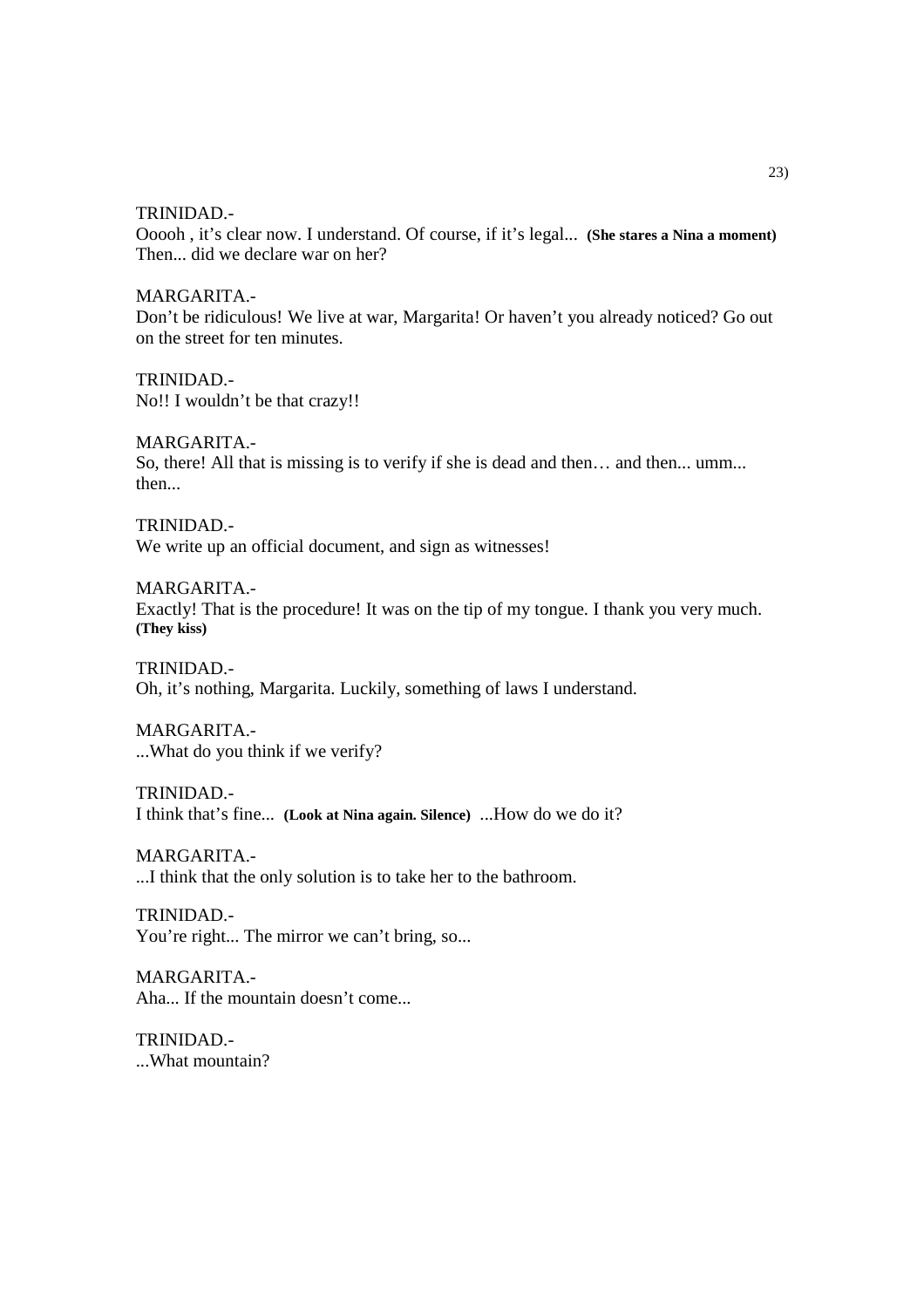MARGARITA.-

It's not important, Trinidad. Let's resolve this once and for all. It's New Year's today... **(While they try to move Nina from her arms)** and I have intentions... of continuing... to... to celebrate.

TRINIDAD.-

Well said! Let nothing dampen our happiness! Come on! A positive attitude! **(Takes Nina from the legs)**

MARGARITA.- Hold on, Trinidad.

TRINIDAD.-

Yes, hold on! Huh, to think that I... didn't want to touch her... In these times, in the end, one gets used to everything.

MARGARITA.- **(Can't move her)** What's wrong? Help, I can't by myself!

TRINIDAD.- And what do you think I'm doing?! Don't you see?!

MARGARITA.- It's not enough what you're doing! Put more will power into this, please!!!

TRINIDAD.- I'm putting more! Don't shout at me!

MARGARITA.- It doesn't work like this, Trinidad. **(Lets go of Nina)** We didn't move her even an inch! Leave her... Let go!

TRINIDAD.- Oh! **(Also lets her go)**

MARGARITA.- Let's try another way...

TRINIDAD.- Perfect. **(Watches without helping)**

MARGARITA.- **(Tries with no success)** No, not like that...

TRINIDAD.- No...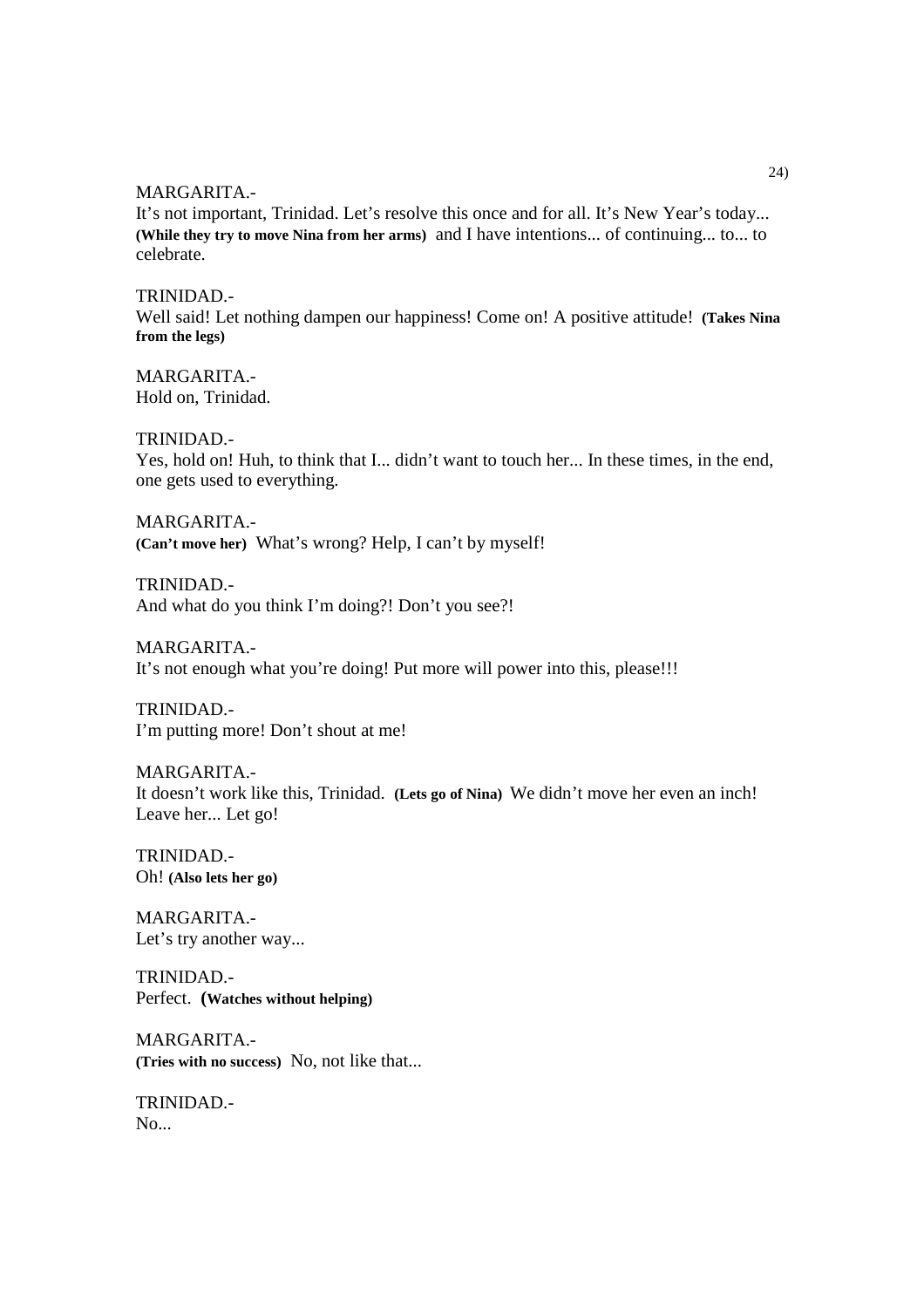MARGARITA.- And like this? **(Tries)** Not that way either...

TRINIDAD.- Not that way either...

MARAGRITA.- Let's see… Allow me think.

TRINIDAD.- I allow you. **(She sits on a chair)**

MARGARITA.- **(Thinks)** I think that…if each grabs a leg and an arm, it will be easier.

TRINIDAD.- Perfect. **(Joins in and helps)** Let's get to work.

MARGARITA.- What are you doing?!

TRINIDAD.- What you said to do!

MARGARITA.- If you grab the right leg, grab the right arm!

TRINIDAD.- Alright, pardon me, I didn't notice...

MARGARITA.- We'd better simplify, Trinidad. You grab the arms and I the legs.

TRINIDAD.- Understood.

MARGARITA.- Nooooo!

TRINIDAD.- **(Letting go of Nina)** Oh! And now what happens?

MARGARITA.- Let's first clear the area. Help me with the table, please.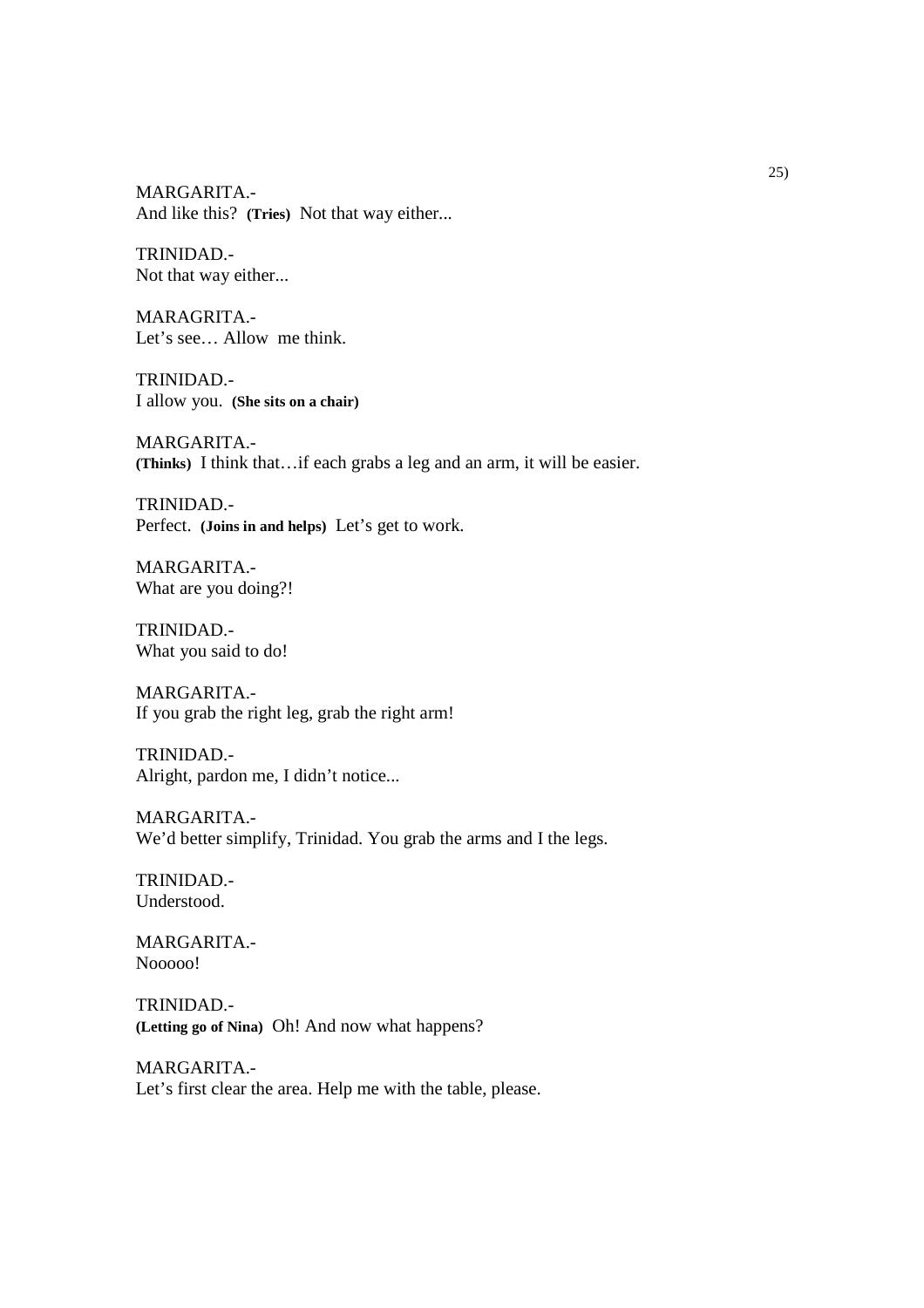Good idea **(They move the table and put it in front of the main door. Margarita's chair remains in the original place. For the first time Nina is seen dead)**

MARGARITA.- Now yes.. It's much simpler.

TRINIDAD.- One moment, please!... We must move the chair, Margarita.

MARGARITA.- If you saw it, clear it, or do you expect me to do everything

TRINIDAD.- No excuse me. I saw it, I'll clear it. **(Takes the chair to the table. Becomes distracted playing with the glasses)**

MARGARITA.- Hurry up, Trinidad!

TRINIDAD.- Oh, yes. Hurry, hurry.

MARGARITA.- **(To herself)** Incredible!... **(To Trinidad)** Ready?!

TRINIDAD.- Ready.

MARGARITA.- At the count of three, we both join forces… One... two…

TRINIDAD and MARGARITA.- There!

MARGARITA.- **(Pulling Nina's arms to one side)** Mmmm! Pull strongly! Mmmm!Come on... ore will!

TRINIDAD.- **(Pulling Nina's legs in the opposite direction)** Force and will!

MARGARITA.- Wow, wait! Wait! Oh! I pulled a back muscle.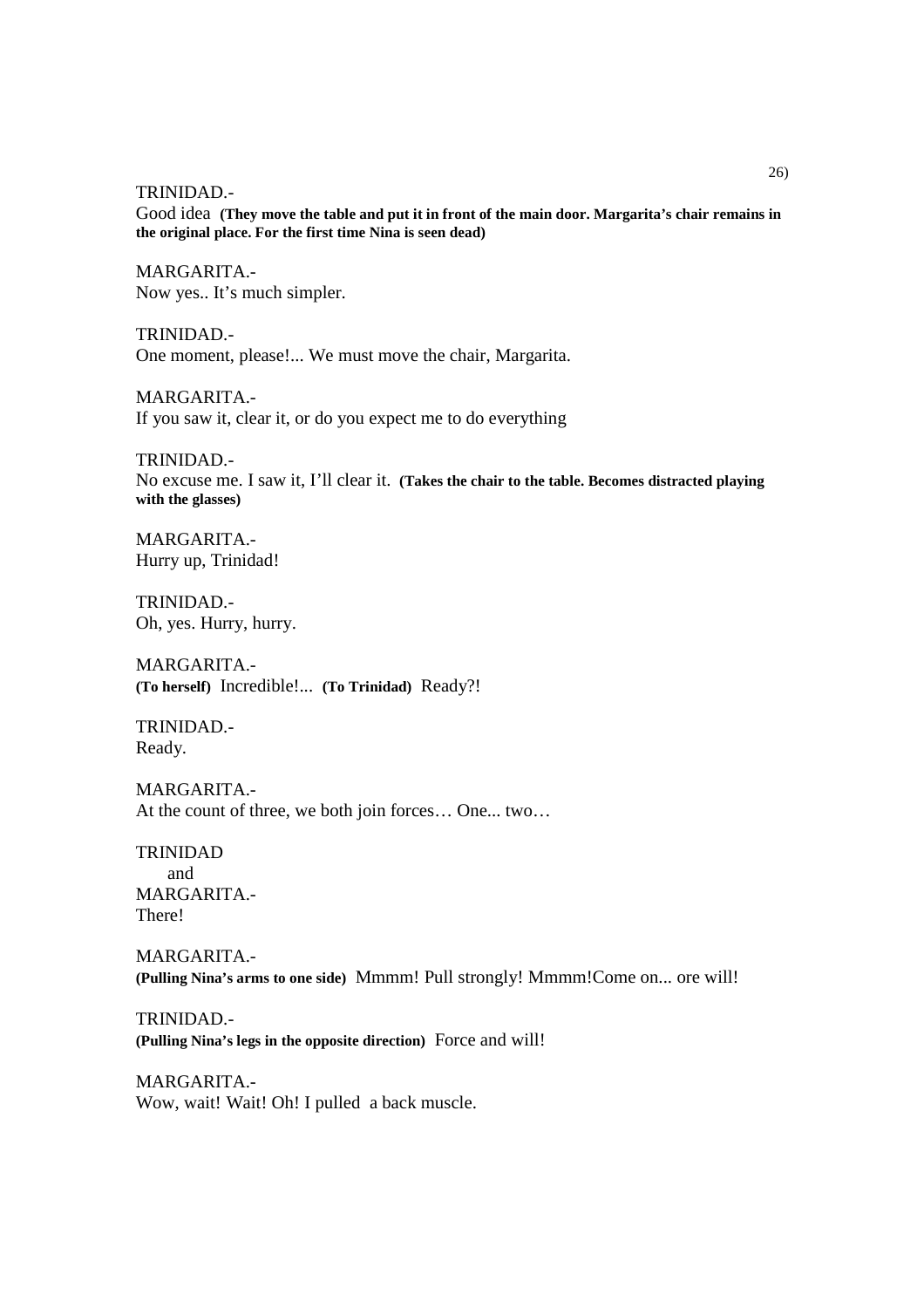TRINIDAD.- I sprained my wrist.

MARGARITA.- Yes, but the spine is more delicate. Do you what a disc hernia is? Aaah... **(Loud fireworks are heard)**

TRINIDAD.- **(Frightened, runs for cover)** The war has begun! Save yourselves all you can! Run! **(Jumps over the dead body and hides behind the kitchen curtain)**

MARGARITA.- **(Also frightened, trying to hide)** My God! We're innocent!

TRINIDAD.- **(Peering out)** Come here Margarita!

MARGARITA.- Don't shoot, please!

TRINIDAD.- Here it's safer, come on!

#### MARGARITA.-

Walks towards the curtain jumping over the body. The fireworks continue. We were quietly celebrating, and Nina attacked through treason! **(She hides behind Trinidad. They close the curtains. In off)** I don't lie. We're not assassins!

TRINIDAD.- **(In off. Calmer)** Margarita, hold on...

MARGARITA.- **(In off)** It was in self-defense! Trinidad is a witness and so am I!

TRINIDAD.- **(In off)** Margarita…

MARGARITA.- **(In off)** Everything was done under the law.

TRINIDAD.- **(In off)** Stop, please

MARGARITA.- **(In off)** Yes! Stop!! Don't shoot more!!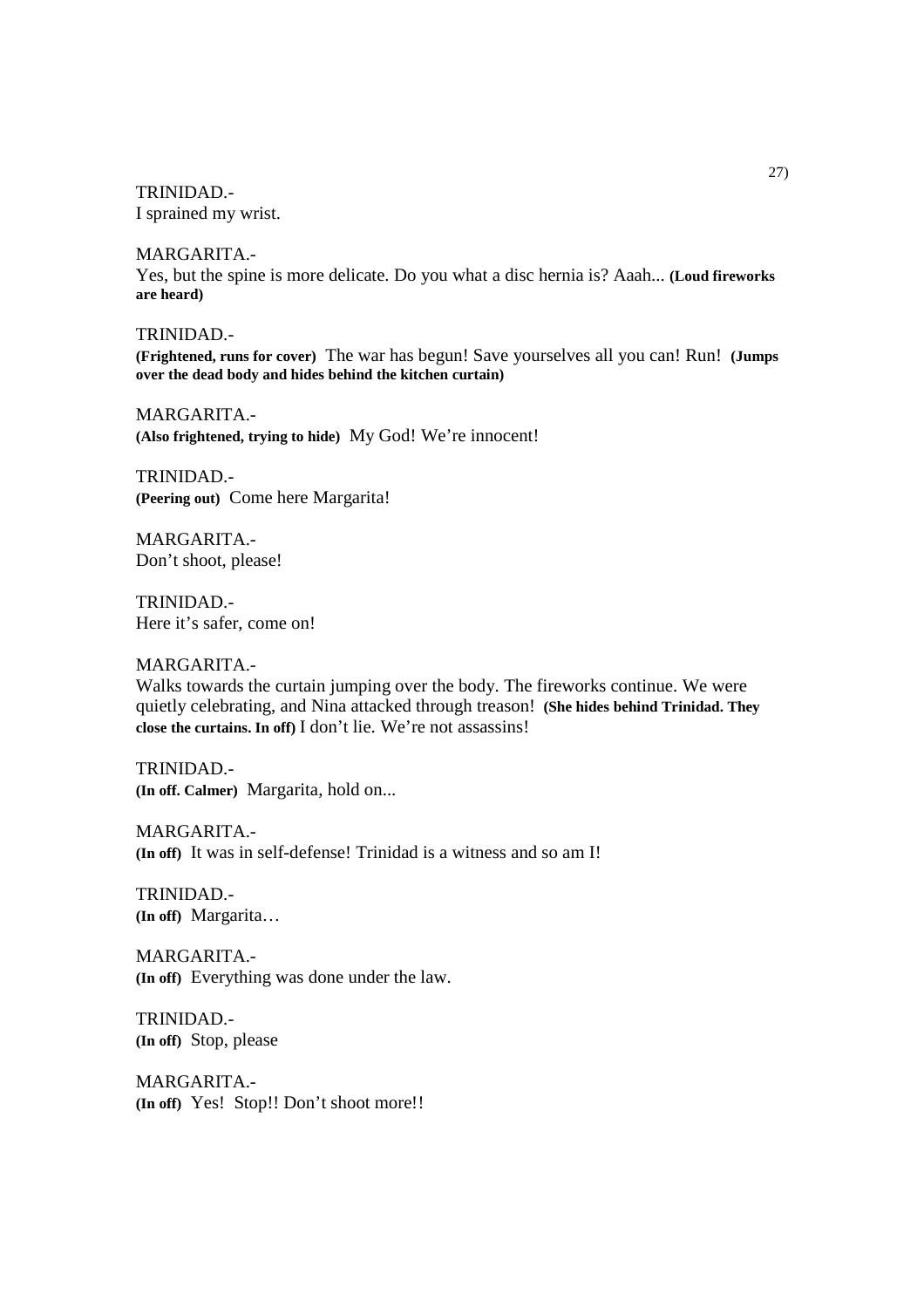**(In off)** No! You stop! **(You hear two slaps on the face)** Stop for a moment! Stop screaming and listen!

MARGARITA.- **(In off with stupor)** ...You hit me, Trinidad.

TRINIDAD.- **(In off)** Well yes.. you were shouting like a hog. You looked like Nina... hysterical. Like that, you don't notice anything.

MARGARITA.- **(In off)** And just what am I supposed to notice?

TRINIDAD.- **(In off)** Listen..

MARGARITA.- **(In off . The sounds of fireworks continue more softly)** What is it?

TRINIDAD.- **(In off)** Listen closely..

MARGARITA.- **(Half opens the curtains to listen better. Closes them. In off)** Yes, they are hitting with heavy artillery. Not even if we were the worst criminals in the world!

TRINIDAD.- **(In off)** It's not artillery. What you hear, aren't shots.

MARGARITA.- **(In off)** Oh, no? And what are they then? Applauses?

TRINIDAD.- **(In off)** They're fireworks, Margarita.

MARGARITA.- **(In off)** Are you sure?

TRINIDAD.- **(In off)** Of course! If there is something I have, it's good hearing.

MARGARITA.- **(In off)** They're not shots?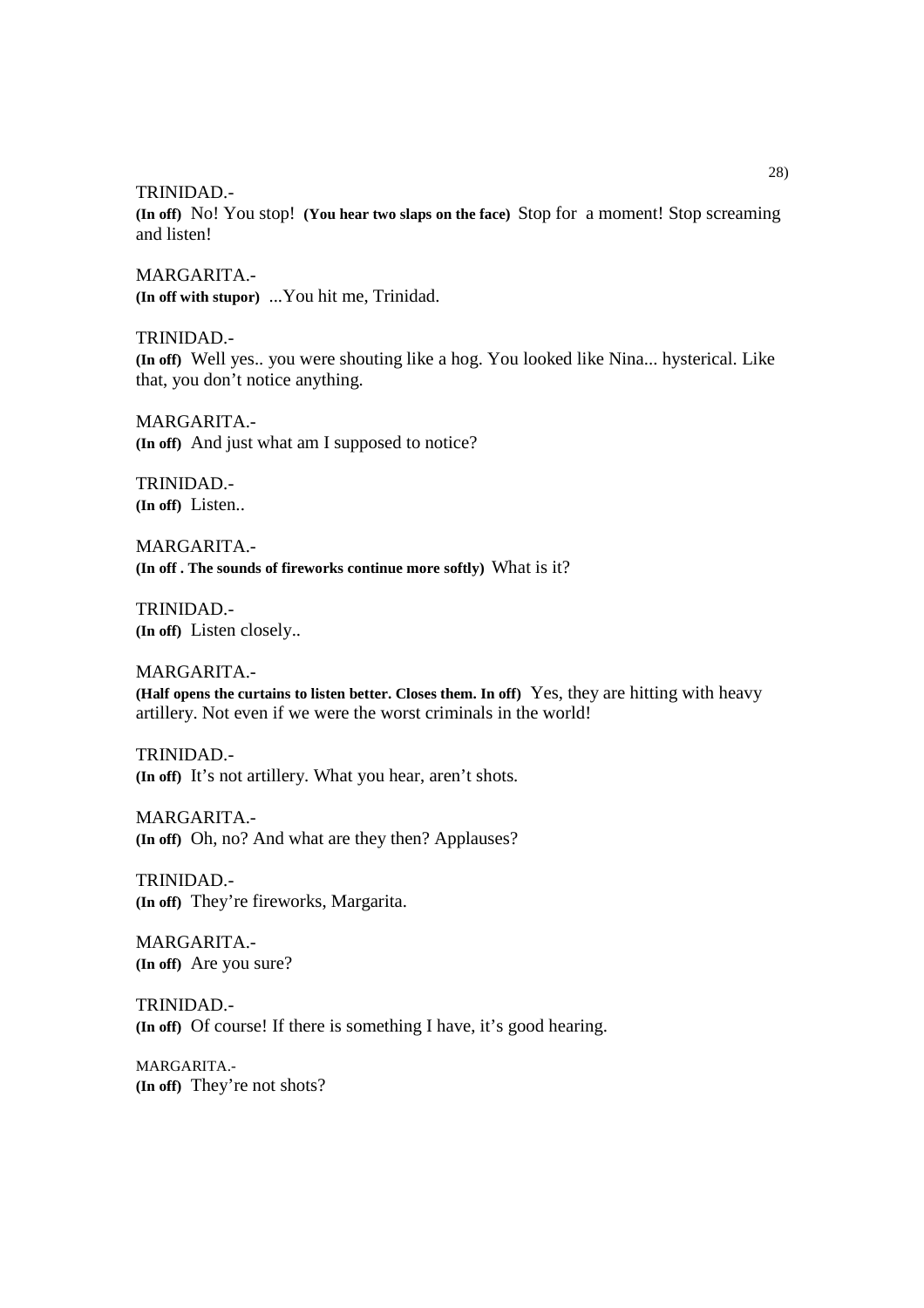**(In off)** No, Think a little. Supposedly at the end of the year, people tend to light fireworks. They're rockets.

MARGARITA.- This means that… **(Peering out)** it's midnight.

TRINIDAD.- **(Peering out)** Everything indicates that.

MARGARITA.-

**(Enters the scene with care. Brief silences. Some fireworks can still be heard)** Rockets... **(Trinidad, enters with care)** It's a new year and we, instead of celebrating... **(Sobbing, passing over Nina's dead body)** are distracted with a stupidity. **(Sits on a chair)**

TRINIDAD.- Well. Don't blame yourself, Margarita. We were verifying. You said it yourself! It was a humanitarian question.

MARGARITA.- I said that?

TRINIDAD.- Yes, when you were explaining the difference between presidents and assassins.

MARGARITA.- Oh... I remember **(Thinks for a moment)** That's right. It's true.

TRINIDAD.- Of course.

MARGARITA.- Humph! After all, despite the world being terrible, one manages to not become contaminated.

TRINIDAD.- Luckily! **(Sitting on a chair)** If not, where would we end up.

MARGARITA.- Nature is wise, Trinidad!

TRINIDAD.- Yes… Do you know something? Curiously, I'm feeling better.

MARGARITA.- I've been feeling better for a while.